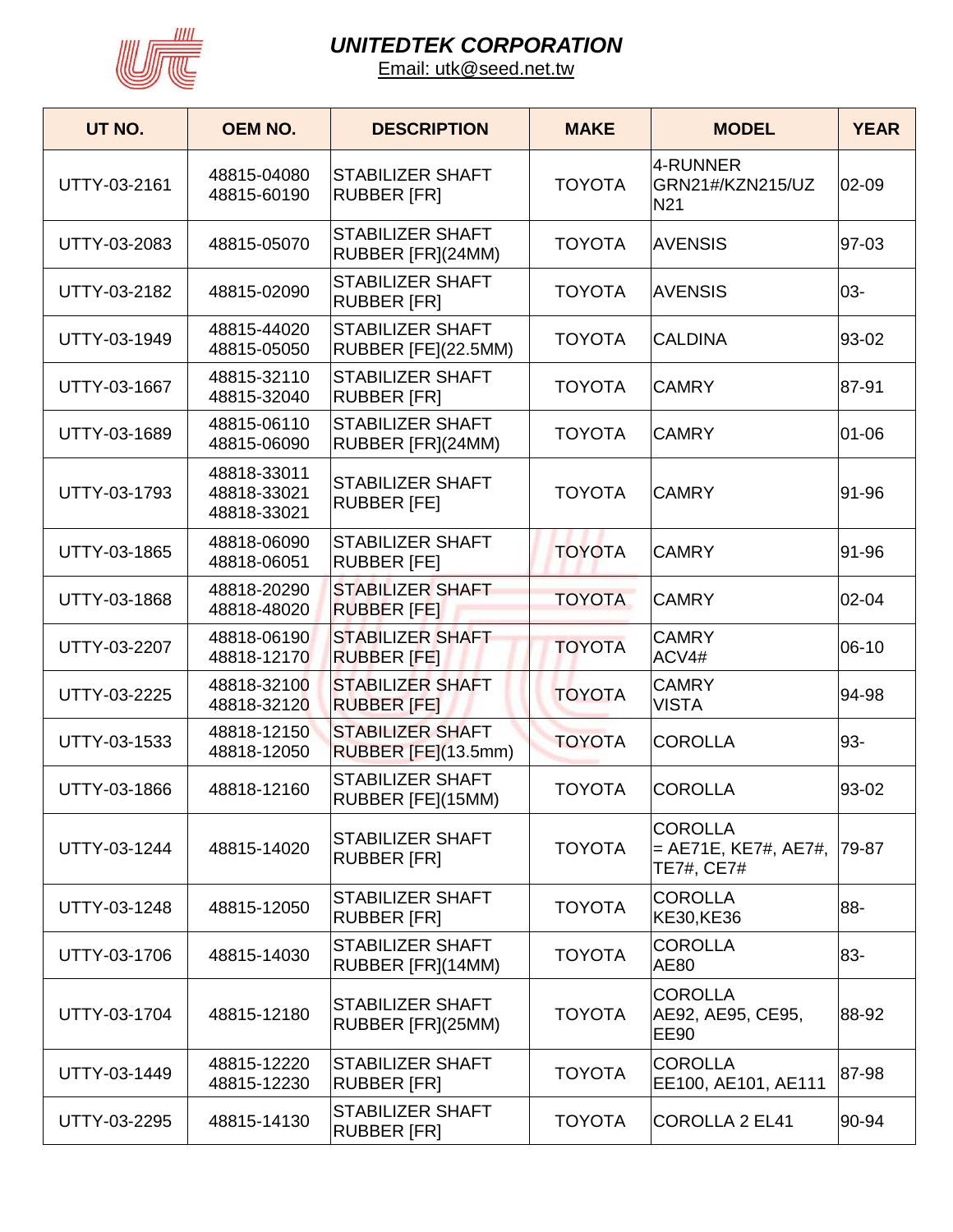

| UT NO.       | <b>OEM NO.</b>                            | <b>DESCRIPTION</b>                               | <b>MAKE</b>   | <b>MODEL</b>                                             | <b>YEAR</b> |
|--------------|-------------------------------------------|--------------------------------------------------|---------------|----------------------------------------------------------|-------------|
| UTTY-03-2162 | 48815-12370                               | <b>STABILIZER SHAFT</b><br><b>RUBBER [FR] LH</b> | <b>TOYOTA</b> | <b>COROLLA</b><br>ADE150/NDE150/NR<br>E150/ZRE15#/ZZE150 | 06-         |
| UTTY-03-2163 | 48815-12390                               | <b>STABILIZER</b><br>SHAFTRUBBER [FR] RH         | <b>TOYOTA</b> | COROLLAADE150/ND<br>E150/NR<br>E150/ZRE15#/ZZE150        | 06-         |
| UTTY-03-2084 | 48815-02040<br>48815-12280                | <b>STABILIZER SHAFT</b><br>RUBBER [FR](20MM)     | <b>TOYOTA</b> | <b>COROLLA</b><br>AE11#/CE11#/EE111                      | 95-00       |
| UTTY-03-2286 | 48815-02030                               | <b>STABILIZER SHAFT</b><br><b>RUBBER [FR]</b>    | <b>TOYOTA</b> | <b>COROLLA NAP/SED</b><br>IZZE110]                       | 97-02       |
| UTTY-03-1966 | 48815-12320                               | <b>STABILIZER SHAFT</b><br>RUBBER [FE](19MM)     | <b>TOYOTA</b> | <b>COROLLA/ALTIS</b><br>ZZE12                            | $01 - 07$   |
| UTTY-03-1972 | 48815-12350<br>48815-02060                | <b>STABILIZER SHAFT</b><br>RUBBER [FE](16.5MM)   | <b>TOYOTA</b> | <b>COROLLA/ALTIS</b><br>ZZE <sub>12</sub>                | 01-07       |
| UTTY-03-1973 | 48815-02230<br>48815-12360                | STABILIZER SHAFT<br>RUBBER [FR](24MM)            | <b>TOYOTA</b> | <b>COROLLA/ALTIS</b><br><b>ZZE14#</b>                    | $07 -$      |
| UTTY-03-2024 | 48815-12340<br>48815-02240                | <b>STABILIZER SHAFT</b><br>RUBBER [FR](21MM)     | <b>TOYOTA</b> | <b>COROLLA/ALTIS</b><br><b>ZZE14#</b>                    | $07 -$      |
| UTTY-03-2031 | 48818-20280<br>48818-05010                | <b>STABILIZER SHAFT</b><br><b>RUBBER [FE]</b>    | <b>TOYOTA</b> | <b>CORONA</b><br>AT190                                   | 92-98       |
| UTTY-03-1491 | 48815-12160                               | <b>STABILIZER SHAFT</b><br>RUBBER [FR](22MM)     | <b>TOYOTA</b> | <b>CORONA</b><br>COROLLA.AE92                            | 87-92       |
| UTTY-03-1849 | 48815-43010<br>48815-35050<br>48815-43011 | <b>STABILIZER SHAFT</b><br><b>RUBBER [FR]</b>    | <b>TOYOTA</b> | <b>CROWN COMFORT</b>                                     | 95-         |
| UTTY-03-1100 | 48815-26020                               | <b>STABILIZER SHAFT</b><br>RUBBER [FR](26MM)     | <b>TOYOTA</b> | <b>HIACE</b>                                             | 85-95       |
| UTTY-03-1246 | 48815-30060                               | STABILIZER SHAFT<br>RUBBER [FR](18MM)            | <b>TOYOTA</b> | <b>HIACE</b>                                             | 85-95       |
| UTTY-03-1635 | 48815-14160<br>48815-04040                | STABILIZER SHAFT<br><b>RUBBER [FR]</b>           | <b>TOYOTA</b> | <b>HIACE</b>                                             | 89-91       |
| UTTY-03-1245 | 48815-26060                               | <b>STABILIZER SHAFT</b><br><b>RUBBER [FR]</b>    | <b>TOYOTA</b> | <b>HIACE</b>                                             | 89-96       |
| UTTY-03-2127 | 48815-26221<br>48815-26220                | <b>STABILIZER SHAFT</b><br>RUBBER [FR](28MM)     | <b>TOYOTA</b> | <b>HIACE</b><br>RZH135, RZH15#,<br>LH154                 | 96-05       |
| UTTY-03-1821 | 48815-26310<br>48815-26210                | STABILIZER SHAFT<br><b>RUBBER [FR]</b>           | <b>TOYOTA</b> | <b>HIACE 95-05</b>                                       | 95-05       |
| UTTY-03-2120 | 48815-0K050                               | STABILIZER SHAFT<br>RUBBER [FR](29MM)            | <b>TOYOTA</b> | Hilux Vigo                                               | $05 -$      |
| UTTY-03-2111 | 48815-0K070                               | STABILIZER SHAFT<br>RUBBER [FR](28MM)            | <b>TOYOTA</b> | HILUX VIGO (2WD)                                         | $05-$       |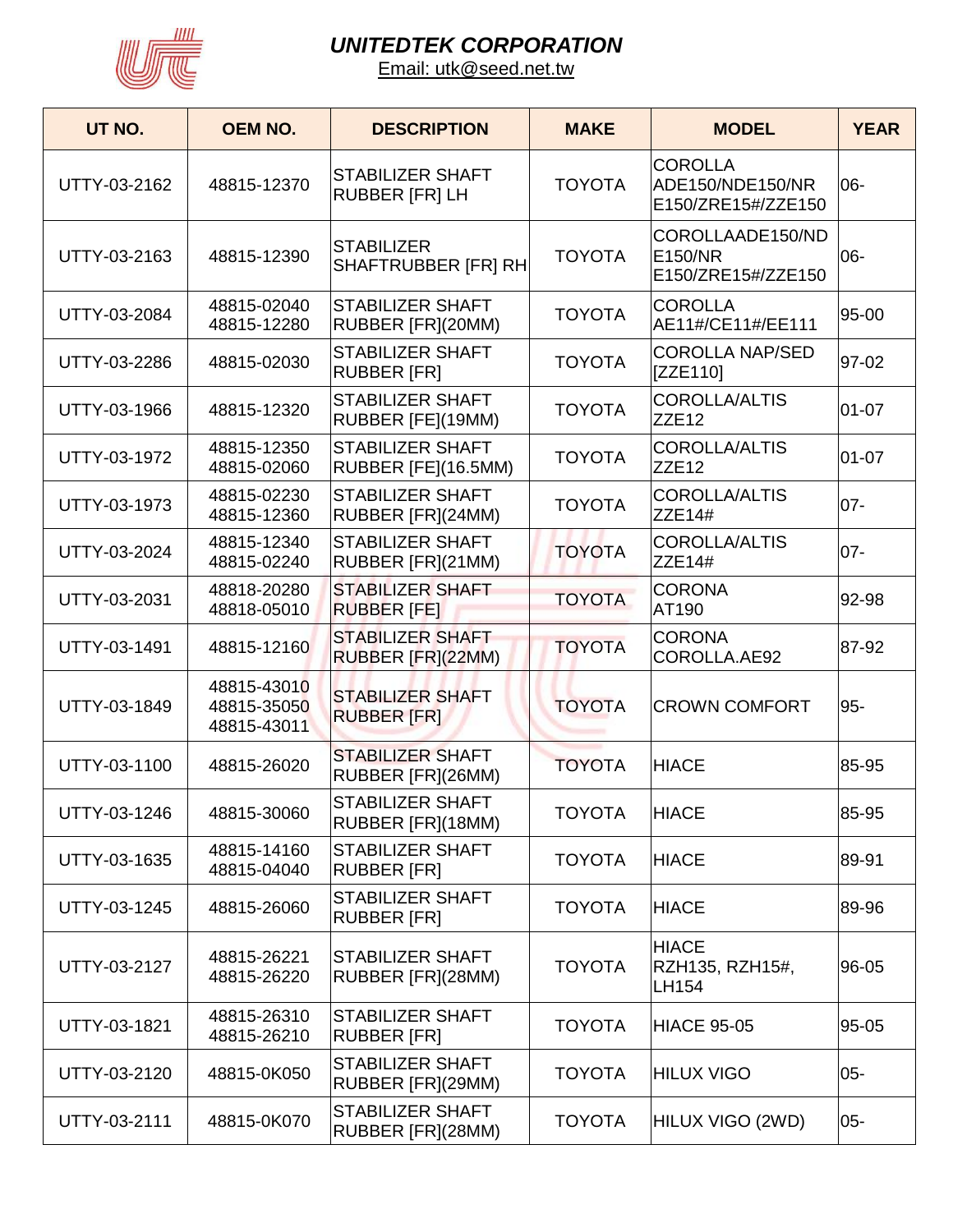

| UT NO.       | <b>OEM NO.</b>             | <b>DESCRIPTION</b>                            | <b>MAKE</b>                    | <b>MODEL</b>                                               | <b>YEAR</b> |
|--------------|----------------------------|-----------------------------------------------|--------------------------------|------------------------------------------------------------|-------------|
| UTTY-03-2119 | 48815-0K010<br>48815-0K040 | <b>STABILIZER SHAFT</b><br>RUBBER [FR](30MM)  | <b>TOYOTA</b>                  | HILUX VIGO (4WD)                                           | $05 -$      |
| UTTY-03-1015 | 48815-60010                | <b>STABILIZER SHAFT</b><br>RUBBER [FR](21MM)  | <b>TOYOTA</b>                  | LAND CRUISER                                               | 69-86       |
| UTTY-03-1473 | 48815-60160                | <b>STABILIZER SHAFT</b><br><b>RUBBER [FR]</b> | <b>TOYOTA</b>                  | <b>LAND CRUISER</b><br>100 HDJ101/UZJ100                   | 02-09       |
| UTTY-03-1474 | 48815-60170                | <b>STABILIZER SHAFT</b><br><b>RUBBER [FR]</b> | <b>TOYOTA</b>                  | <b>LAND CRUISER</b><br>FZJ7#, HDJ7#, HZJ7#,<br>VDJ7#       | 99-07       |
| UTTY-03-1472 | 48815-60070                | <b>STABILIZER</b><br><b>SHAFTRUBBER [FR]</b>  | <b>TOYOTA</b>                  | LAND CRUISERFZJ80, 92-98<br>HDJ80, HZJ80                   |             |
| UTTY-03-1212 | 48815-30090<br>48815-28080 | <b>STABILIZER SHAFT</b><br><b>RUBBER [FR]</b> | <b>TOYOTA</b>                  | <b>LAND CRUISER</b><br>FJ80, FZJ80, HDJ8#,<br><b>HZJ80</b> | 90-92       |
| UTTY-03-2023 | 48815-16170                | <b>STABILIZER SHAFT</b><br>RUBBER [FR](16MM)  | <b>TOYOTA</b>                  | <b>LAND CRUISER</b><br>KZJ9#, KDJ9#, LJ9#,<br>RZJ9#, VZJ9  | 96-04       |
| UTTY-03-1636 | 48815-35100                | <b>STABILIZER SHAFT</b><br><b>RUBBER [FR]</b> | <b>TOYOTA</b>                  | <b>LAND CRUISER</b><br>KZJ95, LJ95, RZJ95,<br>VZJ95        | 96-         |
| UTTY-03-1627 | 48815-60030<br>48815-60040 | <b>STABILIZER SHAFT</b><br><b>RUBBER [FR]</b> | <b>TOYOTA</b>                  | <b>LAND CRUISER</b><br>KZJ7#, LJ7#, RJ7#                   | 90-96       |
| UTTY-03-2179 | 48818-30230                | <b>STABILIZER SHAFT</b><br><b>RUBBER [FE]</b> | <b>TOYOTA</b>                  | <b>LEXUS</b><br>GS300, GS450                               | $05 -$      |
| UTTY-03-2160 | 48815-60270<br>48815-60271 | <b>STABILIZER SHAFT</b><br><b>RUBBER [FR]</b> | <b>TOYOTA</b>                  | <b>LEXUS</b><br>GX470                                      | 02-09       |
| UTTY-03-2159 | 48815-60240<br>48815-60241 | <b>STABILIZER SHAFT</b><br><b>RUBBER [FR]</b> | <b>TOYOTA</b>                  | <b>LEXUS</b><br>LX460/570                                  | $07 -$      |
| UTTY-03-1636 | 48815-60111<br>48815-60100 | <b>STABILIZER SHAFT</b><br><b>RUBBER [FR]</b> | <b>TOYOTA</b>                  | LEXUS LX470                                                | 98-06       |
| UTTY-03-2209 | 48815-30120                | <b>STABILIZER SHAFT</b><br><b>RUBBER [FR]</b> | <b>TOYOTA</b>                  | <b>LITEACE</b>                                             | 88-92       |
| UTTY-03-1492 | 48815-22120                | <b>STABILIZER SHAFT</b><br><b>RUBBER [FR]</b> | <b>TOYOTA</b>                  | <b>MARK II</b><br><b>CRESSIDA</b>                          | 88-92       |
| UTTY-03-2282 | 48815-22240                | <b>STABILIZER SHAFT</b><br><b>RUBBER [FR]</b> | <b>TOYOTA</b>                  | MARK II $/ = GX110$ ,<br><b>JZX110</b>                     | 00-04       |
|              | 48818-30210                | <b>STABILIZER SHAFT</b>                       | <b>TOYOTA</b>                  | MARK X GRX130                                              | 09-         |
| UTTY-03-2178 | 48818-30160                | <b>RUBBER [FE]</b>                            | <b>TOYOTA</b><br><b>TOYOTA</b> | <b>LEXUS IS250/220D</b><br><b>GSE20</b>                    | $05 -$      |
|              | 48815-28170                | <b>STABILIZER SHAFT</b>                       | <b>TOYOTA</b>                  | NOAH/VOXY                                                  | $01 - 10$   |
| UTTY-03-2149 | 48815-44030                | RUBBER [FR](25MM)                             | <b>TOYOTA</b>                  | ISIS ANM15,                                                | $04 -$      |
|              |                            |                                               | <b>TOYOTA</b>                  | ZGM15                                                      | 09          |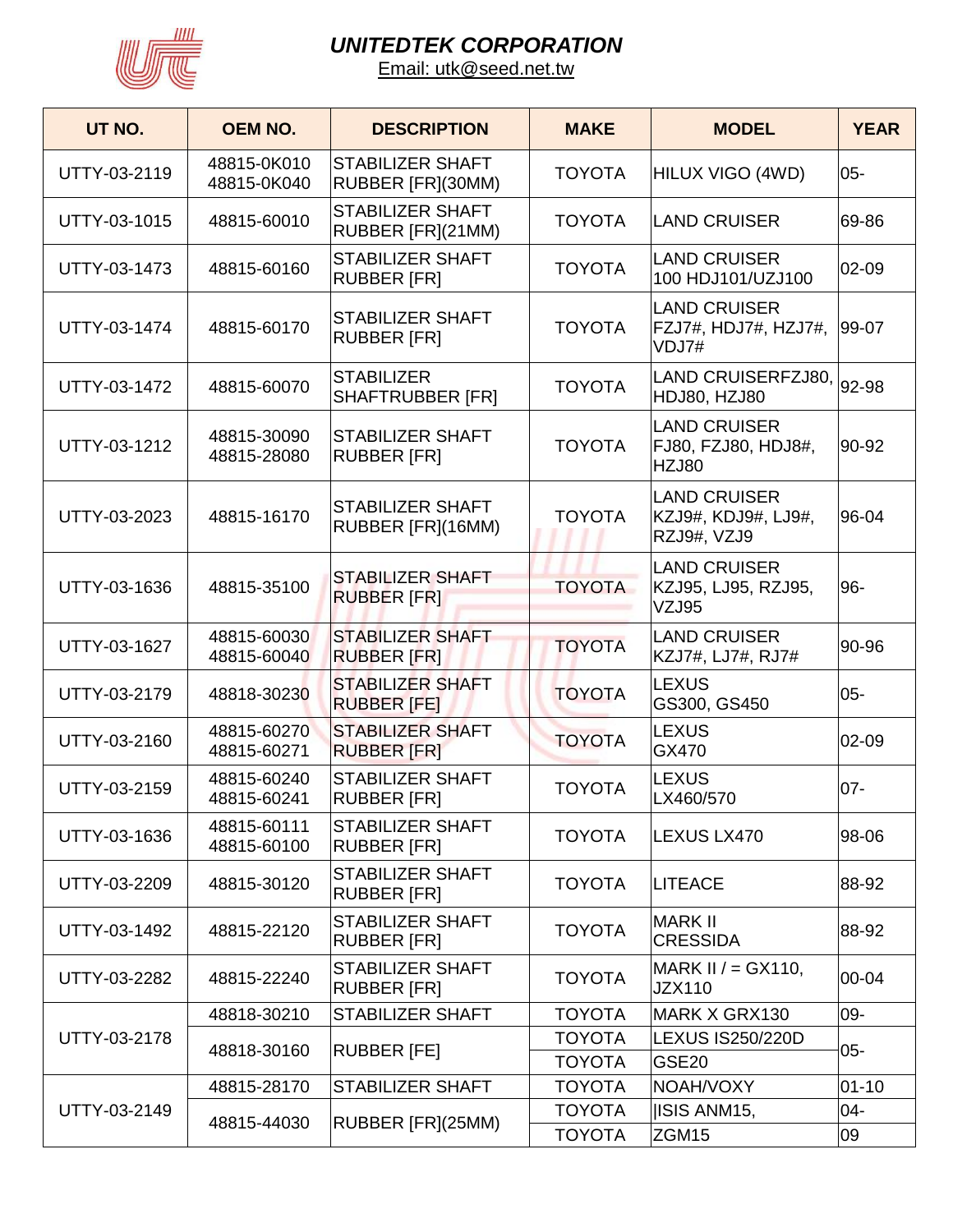

| UT NO.       | <b>OEM NO.</b>             | <b>DESCRIPTION</b>                                        | <b>MAKE</b>   | <b>MODEL</b>                                                           | <b>YEAR</b> |
|--------------|----------------------------|-----------------------------------------------------------|---------------|------------------------------------------------------------------------|-------------|
| UTTY-03-1209 | 48815-20060                | STABILIZER SHAFT<br>RUBBER [FR](22MM)                     | <b>TOYOTA</b> | <b>PREMIO</b>                                                          | 97          |
| UTTY-03-2082 | 48815-0F010                | <b>STABILIZER SHAFT</b><br><b>RUBBER [FR]</b>             | <b>TOYOTA</b> | <b>PREMIO</b>                                                          | $01 - 07$   |
| UTTY-03-1871 | 48815-20290<br>48815-0M010 | <b>STABILIZER SHAFT</b><br>RUBBER [FE](22.5MM)            | <b>TOYOTA</b> | PREMIO/ALLION<br><b>NZT240</b>                                         | $01 - 07$   |
| UTTY-03-1855 | 48815-28060<br>48815-28061 | <b>STABILIZER SHAFT</b><br><b>RUBBER [FR]</b>             | <b>TOYOTA</b> | <b>PREVIA</b><br>CXR1#, CXR20,<br>TCR1#, TCR20                         | 91-99       |
| UTTY-03-2133 | 48815-28180                | <b>STABILIZER SHAFT</b><br>RUBBER [FR] LH                 | <b>TOYOTA</b> | <b>PREVIA ESTIMA</b>                                                   | 06-         |
| UTTY-03-2134 | 48815-28190                | <b>STABILIZER SHAFT</b><br><b>RUBBER [FR] RH</b>          | <b>TOYOTA</b> | <b>PREVIA ESTIMA</b>                                                   | 06-         |
| UTTY-03-2194 | 48815-28150<br>48815-AE020 | <b>STABILIZER SHAFT</b><br><b>RUBBER [FR]</b>             | <b>TOYOTA</b> | PREVIA HYBIRD<br><b>ACR30, ACR40,</b><br>MCR30, MCR40,<br><b>CLR30</b> | 99-06       |
| UTTY-03-2184 | 48815-75010                | <b>STABILIZER</b><br>SHAFTRUBBER [FR] LH                  | <b>TOYOTA</b> | PRIUS ZVW30,CT200H  <sub>09-</sub><br><b>ZWA10, HS250H</b>             |             |
| UTTY-03-2185 | 48815-75020                | <b>STABILIZER SHAFT</b><br><b>RUBBER [FR] RH</b>          | <b>TOYOTA</b> | PRIUS ZVW30,<br>CT200H ZWA10,<br><b>HS250H</b>                         | 09-         |
| UTTY-03-1700 | 48815-42030<br>48815-42040 | <b>STABILIZER SHAFT</b><br>RUBBER [FR](20MM)              | <b>TOYOTA</b> | RAV4                                                                   | 00-05       |
| UTTY-03-1528 | 48815-42010                | <b>STABILIZER SHAFT</b><br><b>RUBBER [FR]</b>             | <b>TOYOTA</b> | RAV4<br>SXA1#                                                          | 93-00       |
| UTTY-03-1492 | 48815-42050                | <b>STABILIZER SHAFT</b><br><b>RUBBER [FR]</b>             | <b>TOYOTA</b> | RAV4<br>ACA2#, CLA2#, ZCA2#                                            | 100-05      |
| UTTY-03-1666 | 48815-42020                | <b>STABILIZER SHAFT</b><br><b>RUBBER [FR]</b>             | <b>TOYOTA</b> | RAV4<br>SXA1#                                                          | 94-00       |
| UTTY-03-2089 | 48815-42090                | STABILIZER SHAFT<br>RUBBER [FR](23MM) LH                  | <b>TOYOTA</b> | RAV4<br>ACA3#, ALA30, GSA3#                                            | 05-07       |
| UTTY-03-2090 | 48815-42100                | <b>STABILIZER SHAFT</b><br>RUBBER [FR](23MM)<br><b>RH</b> | <b>TOYOTA</b> | RAV4<br>ACA3#, ALA30, GSA3#                                            | 05-07       |
| UTTY-03-2247 | 48815-42060<br>48815-53020 | <b>STABILIZER SHAFT</b><br><b>RUBBER [FR]</b>             | <b>TOYOTA</b> | RAV4 ACA2#                                                             | 00-05       |
| UTTY-03-2158 | 48815-B4030                | <b>STABILIZER SHAFT</b><br><b>RUBBER [FR]</b>             | <b>TOYOTA</b> | $RUSH = J200E.$<br><b>DAIHATSU TERIOS</b><br>J200, J211                | 06-         |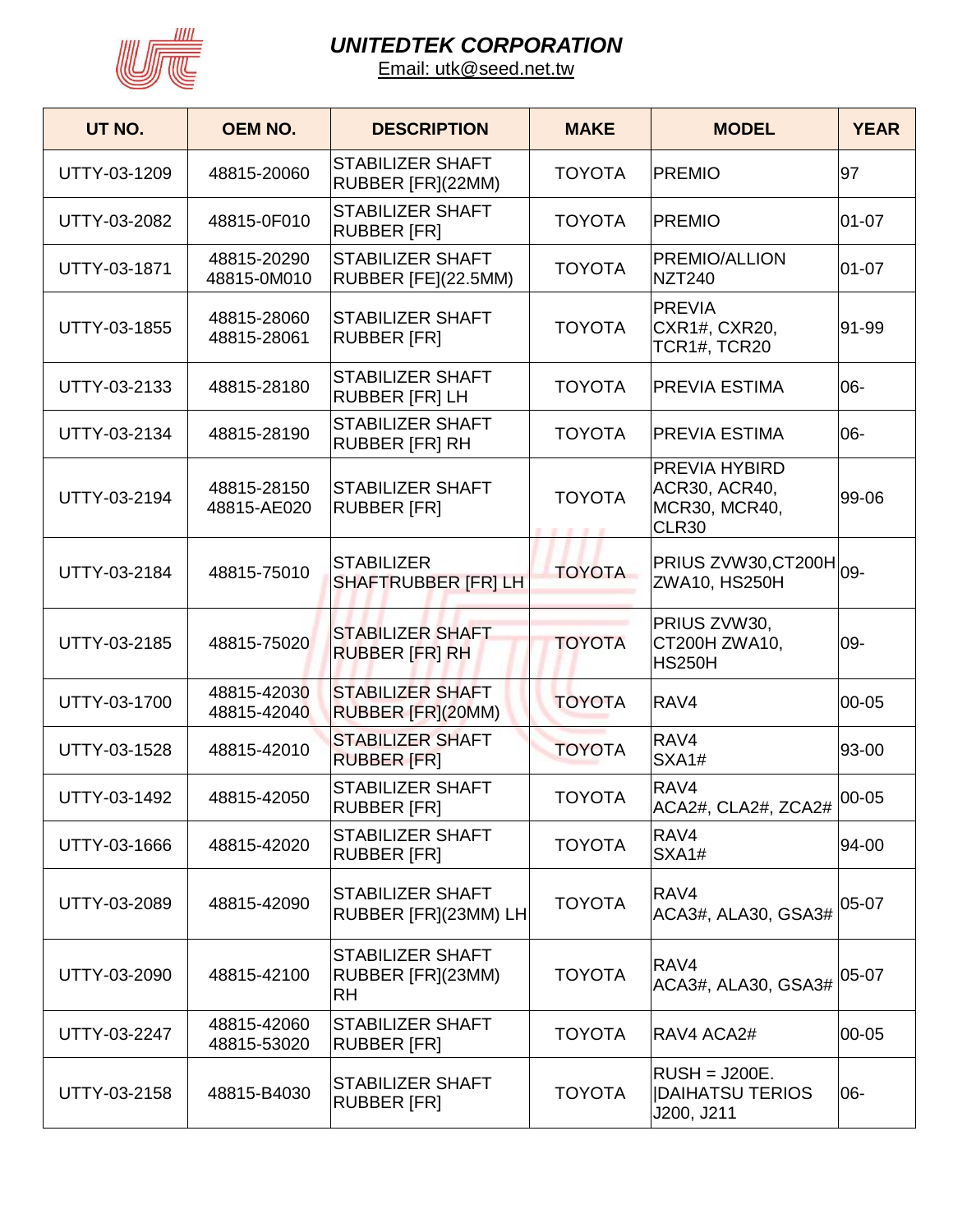

| UT NO.       | <b>OEM NO.</b>             | <b>DESCRIPTION</b>                            | <b>MAKE</b>   | <b>MODEL</b>                                     | <b>YEAR</b> |
|--------------|----------------------------|-----------------------------------------------|---------------|--------------------------------------------------|-------------|
|              | 48815-B4010                | <b>STABILIZER SHAFT</b>                       | <b>TOYOTA</b> | $RUSH = J210E.$                                  | 06-         |
| UTTY-03-2157 | 48815-B4011                | <b>RUBBER [FR]</b>                            | <b>TOYOTA</b> | [4WD]  DAIHATSU                                  | 06-         |
|              |                            |                                               | <b>TOYOTA</b> | TERIOS J200, J211                                |             |
| UTTY-03-1869 | 48815-AE010                | <b>STABILIZER SHAFT</b><br><b>RUBBER [FR]</b> | <b>TOYOTA</b> | SIENNA XLE V6 3.0                                | $01 -$      |
| UTTY-03-1464 | 48815-16090<br>48815-16140 | <b>STABILIZER SHAFT</b><br><b>RUBBER [FR]</b> | <b>TOYOTA</b> | <b>TERCEL</b>                                    | 82-88       |
| UTTY-03-1247 | 48815-10060                | <b>STABILIZER SHAFT</b>                       | <b>TOYOTA</b> | <b>TERCEL</b>                                    | 82-89       |
|              | 48815-10080                | <b>RUBBER [FR]</b>                            | <b>TOYOTA</b> | <b>STARLET</b>                                   | 78-94       |
| UTTY-03-2030 | 48818-20350<br>48818-01020 | <b>STABILIZER SHAFT</b><br><b>RUBBER [FE]</b> | <b>TOYOTA</b> | <b>WISH 2000 CC</b>                              | 03-         |
| UTTY-03-1971 | 48815-52090<br>48815-0D080 | <b>STABILIZER SHAFT</b><br><b>RUBBER [FR]</b> | <b>TOYOTA</b> | YARIS/ECHO/VIOS<br>/SOLUNA                       | $05-10$     |
| UTTY-03-2250 | 48815-52020                | <b>STABILIZER SHAFT</b><br><b>RUBBER [FR]</b> | <b>TOYOTA</b> | YARIS/ECHO/VIOS<br>/SOLUNA                       | 99-05       |
| UTTY-03-1970 | 48815-52030<br>48815-0D040 | <b>STABILIZER SHAFT</b><br><b>RUBBER [FR]</b> | <b>TOYOTA</b> | YARIS/ECHO/VIOS<br>/SOLUNA(2WD)                  | 99-05       |
| UTTY-03-2224 | 45516-06080                | <b>GROMMET RACK BUSH</b>                      | <b>TOYOTA</b> | <b>CAMRY</b><br>SXV1#, SXV20                     | $91 - 01$   |
| UTTY-03-1459 | 45516-20010<br>45516-12020 | <b>GROMMET STEERING</b><br><b>RUBBER</b>      | <b>TOYOTA</b> | <b>COROLLA</b><br>AE92, EE90                     | 89-93       |
| UTTY-03-1499 | 45516-12060<br>45516-02010 | <b>GROMMET STEERING</b><br><b>RUBBER</b>      | <b>TOYOTA</b> | COROLLA 1.6 AE101                                | 87-98       |
| UTTY-03-1827 | 45516-12040<br>45516-22010 | <b>GROMMET</b><br><b>STEERINGRUBBER</b>       | <b>TOYOTA</b> | <b>COROLLA</b><br>COUPE[AE86]                    | 83-87       |
| UTTY-03-1135 | 48674-12010                | <b>STRUT BAR BUBBER</b>                       | <b>TOYOTA</b> | <b>COROLLA KE20</b>                              |             |
| UTTY-03-1053 | 48674-19095                | <b>STRUT BAR BUBBER</b><br><b>KIT</b>         | <b>TOYOTA</b> | <b>COROLLA KE70</b>                              | 79-83       |
| UTTY-03-2066 | 45516-02100                | <b>GROMMET RACK BUSH</b>                      | <b>TOYOTA</b> | <b>COROLLA/ALTIS</b><br>ZZE <sub>12</sub>        | $01 - 07$   |
| UTTY-03-1460 | 45517-20040<br>45517-12060 | <b>GROMMET STEERING</b><br><b>RUBBER</b>      | <b>TOYOTA</b> | <b>CORONA/CARINA</b><br>2[AT17#,CT17#,ST17<br>1] | $87 -$      |
| UTTY-03-1207 | 48674-12030<br>48674-12040 | <b>STRUT BAR BUBBER</b>                       | <b>TOYOTA</b> | <b>CROWN</b><br>COROLLA, KE30                    | $78 -$      |
| UTTY-03-2230 | 45516-26010                | <b>GROMMET STEERING</b><br><b>RUBBER</b>      | <b>TOYOTA</b> | <b>HIACE</b>                                     | 89-05       |
| UTTY-03-1900 | 44203-26180<br>45516-26040 | <b>GROMMET RACK BUSH</b>                      | <b>TOYOTA</b> | <b>HIACE</b>                                     | 95-05       |
| UTTY-03-1481 | 48674-26010                | <b>STRUT BAR BUBBER</b>                       | <b>TOYOTA</b> | <b>HIACE</b><br>LH112, LH60                      |             |
| UTTY-03-1535 | 48674-30040<br>48674-14020 | <b>STRUT BAR BUBBER</b>                       | <b>TOYOTA</b> | HILUX LH112 LH60                                 |             |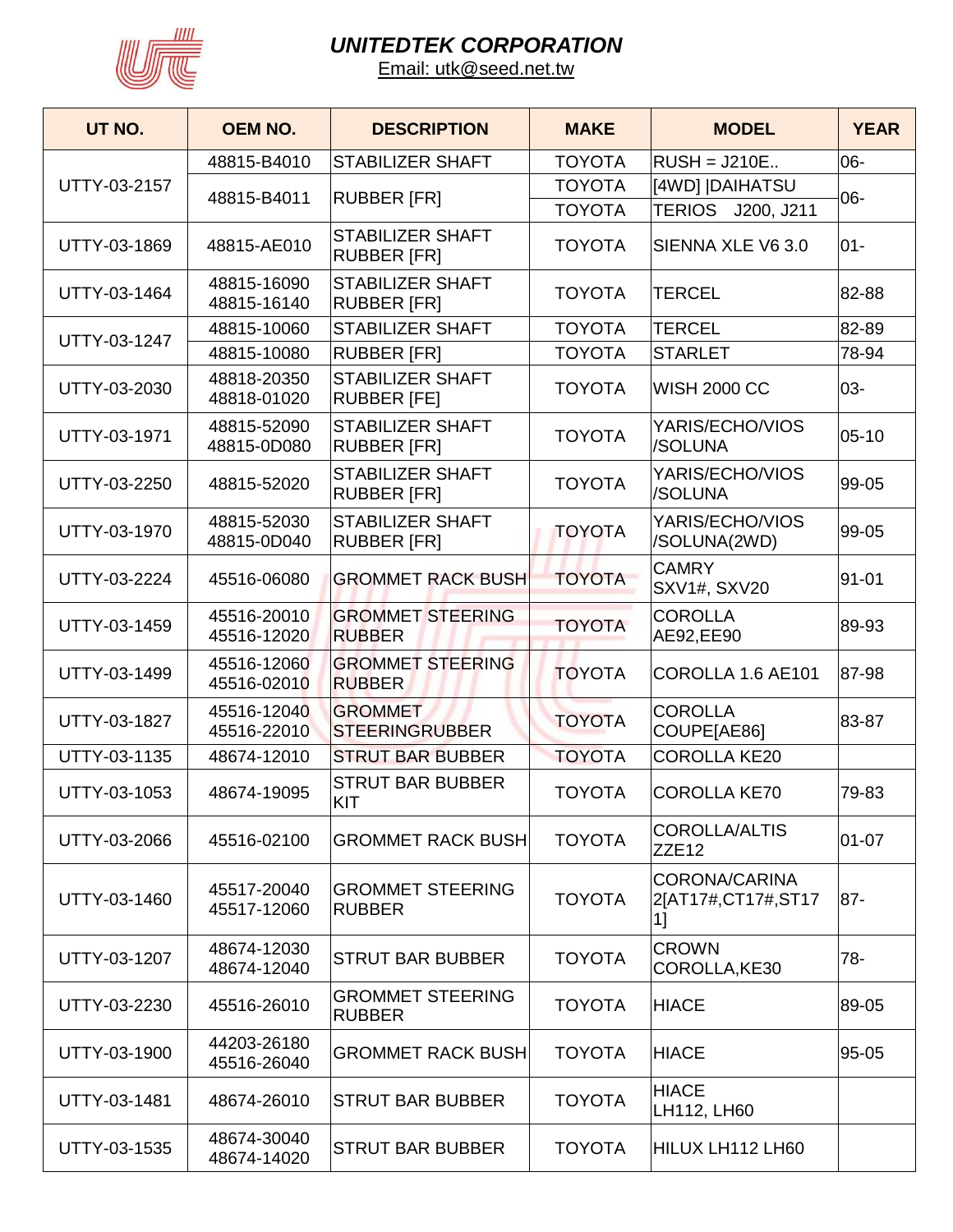

| UT NO.       | <b>OEM NO.</b>                            | <b>DESCRIPTION</b>                       | <b>MAKE</b>   | <b>MODEL</b>                                 | <b>YEAR</b> |
|--------------|-------------------------------------------|------------------------------------------|---------------|----------------------------------------------|-------------|
| UTTY-03-2218 | 48674-39035                               | <b>STRUT BAR BUBBER</b><br>KIT           | <b>TOYOTA</b> | HILUX RN30, LN50                             |             |
| UTTY-03-2210 | 45516-44030                               | <b>GROMMET RACK BUSH</b>                 | <b>TOYOTA</b> | <b>IPSUM ACM21</b>                           | $01 -$      |
| UTTY-03-2211 | 45516-44020<br>44200-44140                | <b>GROMMET RACK BUSH</b>                 | <b>TOYOTA</b> | <b>IPSUM ACM21</b>                           | $01 -$      |
| UTTY-03-1630 | 45517-60010                               | <b>GROMMET STEERING</b><br><b>RUBBER</b> | <b>TOYOTA</b> | <b>LAND CRUISER</b>                          | 98-04       |
| UTTY-03-1844 | 45517-35010<br>45517-35020                | <b>GROMMET STEERING</b><br><b>RUBBER</b> | <b>TOYOTA</b> | <b>LAND CRUISER</b>                          | 96-02       |
| UTTY-03-1534 | 48674-50030                               | <b>STRUT BAR BUSHING</b>                 | <b>TOYOTA</b> | LEXUS LS400                                  | 92-94       |
| UTTY-03-2026 | 45516-42020                               | <b>GROMMET RACK BUSH</b>                 | <b>TOYOTA</b> | RAV4                                         | 00-05       |
| UTTY-03-2186 | 45517-42020                               | <b>GROMMET STEERING</b><br><b>RUBBER</b> | <b>TOYOTA</b> | RAV4                                         | 00-05       |
| UTTY-03-1958 | 45517-42010                               | <b>GROMMET STEERING</b><br><b>RUBBER</b> | <b>TOYOTA</b> | RAV4<br>SXA11                                | 94-00       |
| UTTY-03-1829 | 45517-10070                               | <b>GROMMET STEERING</b><br><b>RUBBER</b> | <b>TOYOTA</b> | <b>SOLUNA AL50</b>                           | 96-         |
| UTTY-03-1828 | 45516-10040<br>45516-16030<br>45516-16050 | <b>GROMMET STEERING</b><br><b>RUBBER</b> | <b>TOYOTA</b> | <b>STARLET</b>                               | 84-96       |
| UTTY-03-1463 | 48674-16010<br>48674-16030                | <b>STRUT BAR BUBBER</b>                  | <b>TOYOTA</b> | TERCEL                                       | 83-87       |
| UTTY-03-1731 | 48674-16040<br>48675-16040                | <b>STRUT BAR BUBBER</b>                  | <b>TOYOTA</b> | <b>TERCEL</b>                                | 85-         |
| UTTY-03-1490 | 48674-22021<br>48674-29025                | <b>STRUT BAR BUBBER</b><br>KIT           | <b>TOYOTA</b> | <b>TIGER</b><br><b>LN85</b><br><b>CORONA</b> | 85-99       |
| UTTY-03-1863 | 45517-0D040<br>45517-52010                | <b>GROMMET</b><br><b>STEERINGRUBBER</b>  | <b>TOYOTA</b> | YARIS/ECHO/VERSON 99-05<br>CP2#/NLP2#        |             |
| UTTY-03-1119 | 90385-13065                               | <b>SPRING SHACKIE</b><br><b>RUBBER</b>   | <b>TOYOTA</b> | COROLLA/TRUENO                               | 74-81       |
| UTTY-03-1122 | 90385-13071<br>90385-15039                | <b>SPRING SHACKIE</b><br><b>RUBBER</b>   | <b>TOYOTA</b> | <b>CORONA</b>                                | 73-98       |
| UTTY-03-1042 | 90385-18005                               | <b>SPRING SHACKIE</b><br><b>RUBBER</b>   | <b>TOYOTA</b> | <b>DYNA 150 LY61</b>                         | 87-95       |
| UTTY-03-1088 | 90385-23037                               | <b>SPRING SHACKIE</b><br><b>RUBBER</b>   | <b>TOYOTA</b> | <b>DYNA</b><br>BU20, COASTER                 | 95-99       |
| UTTY-03-1040 | 90385-18046                               | <b>SPRING SHACKIE</b><br><b>RUBBER</b>   | <b>TOYOTA</b> | <b>HIACE</b>                                 | 85-95       |
| UTTY-03-1099 | 90385-18058                               | <b>SPRING SHACKIE</b><br><b>RUBBER</b>   | <b>TOYOTA</b> | <b>HIACE</b>                                 | 77-85       |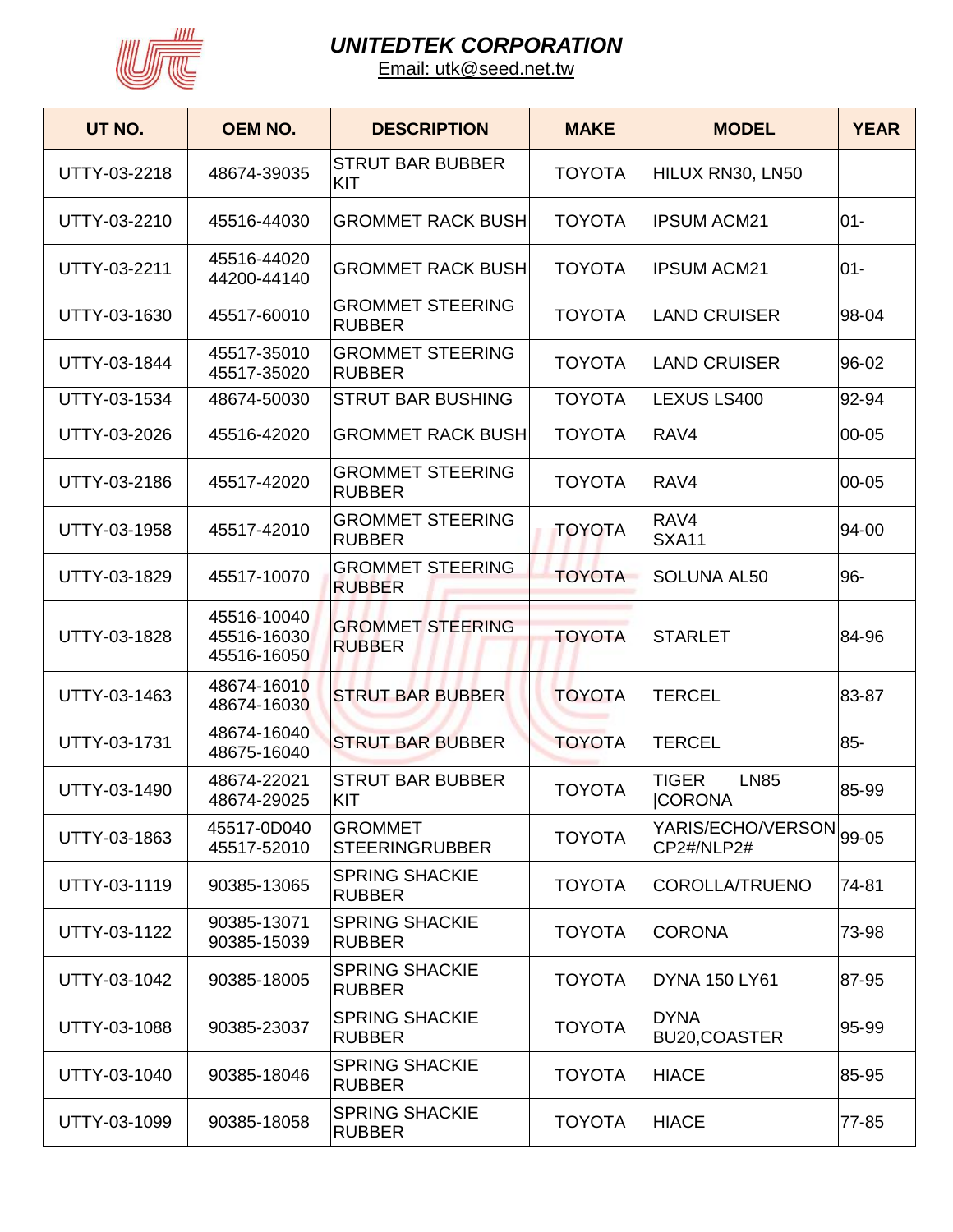

| UT NO.              | <b>OEM NO.</b>             | <b>DESCRIPTION</b>                       | <b>MAKE</b>   | <b>MODEL</b>                                                                          | <b>YEAR</b> |
|---------------------|----------------------------|------------------------------------------|---------------|---------------------------------------------------------------------------------------|-------------|
|                     | 90385-11021                | <b>SPRING SHACKIE</b>                    | <b>TOYOTA</b> | <b>HIACE QUICK</b>                                                                    | 85-95       |
| UTTY-03-1469        | 90385-11025                |                                          | <b>TOYOTA</b> | <b>TERCEL EL55 4WD</b>                                                                | 94-         |
|                     | 90385-11014                | <b>RUBBER</b>                            | <b>TOYOTA</b> | AE80, AE92, LN106                                                                     | 99          |
| UTTY-03-1097        | 90385-18008                | <b>SPRING SHACKIE</b><br><b>RUBBER</b>   | <b>TOYOTA</b> | <b>HIACE VAN LH112</b>                                                                | 99-         |
| UTTY-03-1087        | 90385-18025                | <b>SPRING SHACKIE</b><br><b>RUBBER</b>   | <b>TOYOTA</b> | <b>HILUX / HIACE</b>                                                                  | 79-00       |
| UTTY-03-1975        | 90385-T0008                | <b>SPRING SHACKIE</b><br><b>RUBBER</b>   | <b>TOYOTA</b> | <b>HILUX</b><br>GGN15/GGN25                                                           | $05 -$      |
| UTTY-03-1976        | 90385-T0010                | <b>SPRING SHACKIE</b><br><b>RUBBER</b>   | <b>TOYOTA</b> | <b>HILUX</b><br>GGN15/GGN25                                                           | $05 -$      |
| UTTY-03-2113        | 90385-T0009                | <b>SPRING SHACKIE</b><br><b>RUBBER</b>   | <b>TOYOTA</b> | <b>HILUX</b><br>GGN15/GGN25                                                           | $05-$       |
| UTTY-03-1974        | 90385-18019<br>90385-18011 | <b>SPRING SHACKIE</b><br><b>RUBBER</b>   | <b>TOYOTA</b> | HILUX LN106, LN166                                                                    | 85-95       |
| UTTY-03-1039        | 90385-18007                | <b>SPRING SHACKIE</b><br><b>RUBBER</b>   | <b>TOYOTA</b> | HILUX LN111 TIGER                                                                     | 83-85       |
| UTTY-03-1476        | 90385-18012<br>90385-18013 | <b>SPRING SHACKIE</b><br><b>RUBBER</b>   | <b>TOYOTA</b> | <b>HILUX LN85</b>                                                                     | 88-97       |
| UTTY-03-1014        | 90389-18002                | <b>SPRING SHACKIE</b><br><b>RUBBER</b>   | <b>TOYOTA</b> | <b>LAND CRUISER</b><br>HJ75, HJ47                                                     | 80-90       |
| UTTY-03-1013        | 90385-18009                | <b>SPRING SHACKIE</b><br><b>RUBBER</b>   | <b>TOYOTA</b> | <b>LAND CRUISER</b><br>FJ70.FJ75                                                      | 84-90       |
| UTTY-03-1041        | 90385-15002<br>90385-15016 | <b>SPRING SHACKIE</b><br><b>RUBBER</b>   | <b>TOYOTA</b> | <b>LAND CRUISER, FJ45</b>                                                             | 68-80       |
|                     | 48817-20010                | <b>STABILIZER LINK</b>                   | <b>TOYOTA</b> | <b>COROLLA</b>                                                                        |             |
| UTTY-03-1190        | 48817-10010                | <b>GROMMET</b>                           | <b>TOYOTA</b> | <b>CAMRY</b>                                                                          |             |
|                     |                            |                                          | <b>TOYOTA</b> | <b>CROWN</b><br><b>COROLLA</b><br><b>PUBLICA</b><br><b>COROLLA</b><br>AE109/CE109 4WD |             |
| UTTY-03-1275        | 90385-12008                | <b>SHOCK ABSORBER</b><br><b>GROMMET</b>  | <b>TOYOTA</b> |                                                                                       | 69-88       |
| UTDS-03-1821        | 90385-16001<br>90385-16009 | <b>SHOCK ABSORBER</b><br><b>GROMMET</b>  | <b>TOYOTA</b> |                                                                                       | 91-02       |
|                     | 90948-01002                | <b>STABILIZER LINK</b>                   | <b>TOYOTA</b> | <b>DYNA</b>                                                                           | 95-01       |
| <b>UTDS-03-1088</b> | 90948-01080                | <b>GROMMET</b>                           | <b>TOYOTA</b> | <b>HIACE</b>                                                                          | 85-95       |
| UTTY-03-1585        | 90339-16007<br>90339-16001 | <b>RUBBER WATER CAP</b><br>3/4           | <b>TOYOTA</b> | <b>HIACE</b>                                                                          |             |
| UTTY-03-1465        | 90948-01001<br>90043-85022 | <b>STABILIZER LINK</b><br><b>GROMMET</b> | <b>TOYOTA</b> | <b>HILUX</b>                                                                          | 88-97       |
| UTTY-03-1069        | 90385-16007                | <b>SHOCK ABSORBER</b><br><b>GROMMET</b>  | <b>TOYOTA</b> | <b>HILUX LN30</b>                                                                     | 85-         |
| UTTY-03-2289        | 90385-T0004                | <b>SHOCK ABSORBER</b><br><b>GROMMET</b>  | <b>TOYOTA</b> | <b>HILUX VIGO</b><br>(2WD) (4WD)                                                      | $ 05 - 12 $ |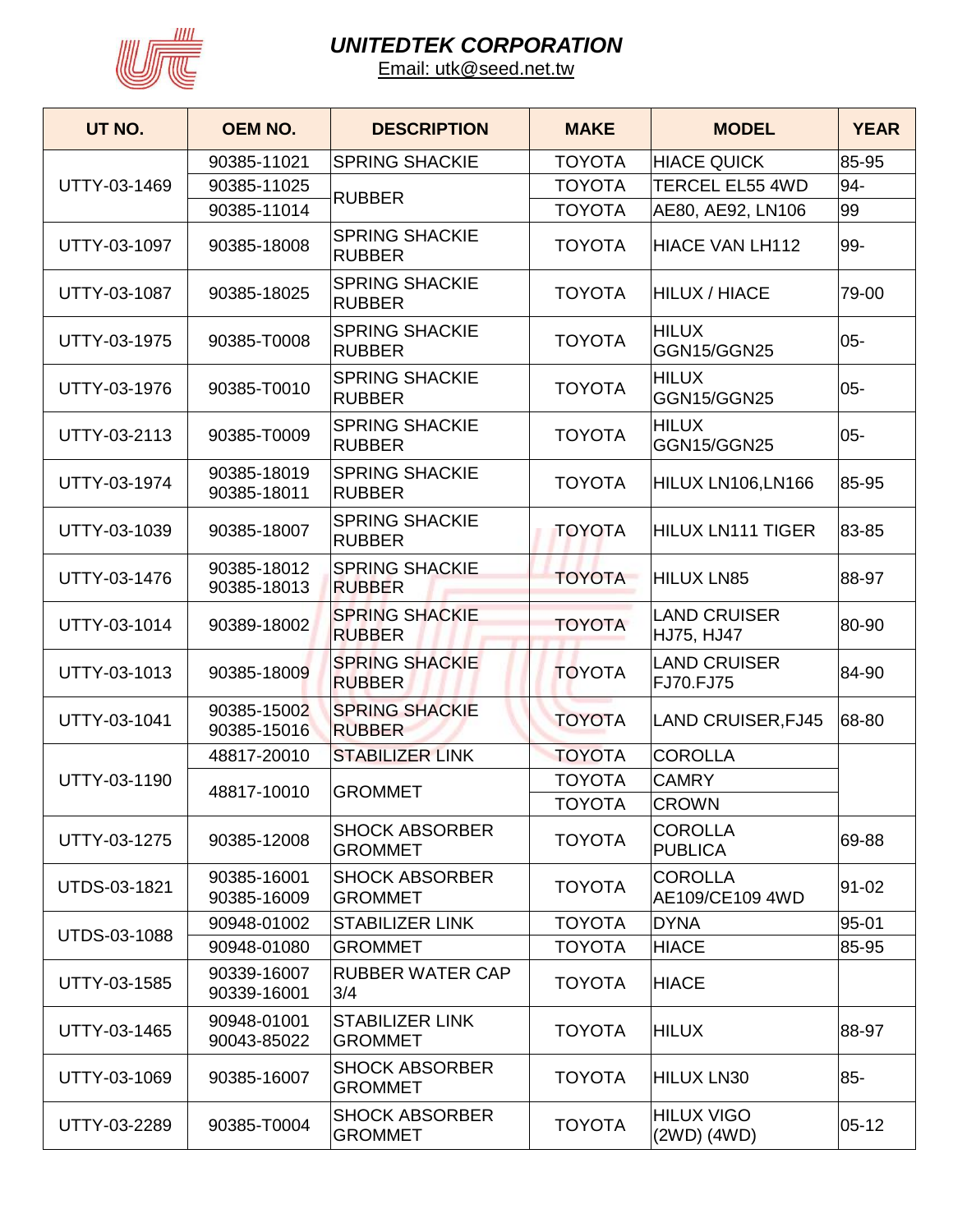

| UT NO.       | <b>OEM NO.</b>                            | <b>DESCRIPTION</b>                       | <b>MAKE</b>   | <b>MODEL</b>                                                | <b>YEAR</b>             |
|--------------|-------------------------------------------|------------------------------------------|---------------|-------------------------------------------------------------|-------------------------|
| UTTY-03-1016 | 52209-60010                               | <b>SPRING SHACKLE</b><br><b>RUBBER</b>   | <b>TOYOTA</b> | <b>LAND CRUISER</b>                                         | 69-80                   |
| UTTY-03-1524 | 48817-30010<br>48817-30020                | <b>STABILIZER LINK</b><br><b>GROMMET</b> | <b>TOYOTA</b> | <b>LAND CRUISER</b>                                         | 99-                     |
|              | 90948-01003                               | <b>STABILIZER LINK</b>                   | <b>TOYOTA</b> | LEXUS LX470 UZJ100                                          | 98-07                   |
| UTDS-03-1087 | 90948-01018                               | <b>GROMMET</b>                           | <b>TOYOTA</b> | HIACE LH80/LH85                                             | 85-95                   |
|              | 90948-01080                               |                                          | <b>TOYOTA</b> | <b>HILUX TIGER 4WD</b>                                      |                         |
| UTTY-03-1085 | 90385-22026                               | <b>SHOCK ABSORBER</b><br><b>GROMMET</b>  | <b>TOYOTA</b> | TRUCK, DA115                                                |                         |
| UTTY-03-1068 | 31321-12020<br>31321-14010<br>31321-14020 | <b>BRAKE PEDAL PAD</b>                   | <b>TOYOTA</b> | HILUX RN30 RN40<br><b>HIACE COROLLA</b><br>KM36, KF80, LH80 |                         |
| UTTY-03-1249 | 31321-61010                               | <b>BRAKE PEDAL PAD</b>                   | <b>TOYOTA</b> | <b>LAND CRUISER</b>                                         | 69-78                   |
| UTTY-03-1250 | 31321-36010                               | <b>BRAKE PEDAL PAD</b>                   | <b>TOYOTA</b> | <b>LAND CRUISER</b><br><b>SERIES FJ40</b>                   |                         |
| UTTY-03-2234 | 47121-50020                               | <b>BRAKE PEDAL PAD</b>                   | <b>TOYOTA</b> | LEXUS ES300                                                 | $02 - 14$               |
| UTTY-03-2235 | 31321-52010                               | <b>BRAKE PEDAL PAD</b>                   | <b>TOYOTA</b> | YARIS/VIOS                                                  | 00-05                   |
| UTTY-03-1018 | 59382-60010                               | <b>HOOD BOLT RUBBER</b>                  | <b>TOYOTA</b> | <b>LAND CRUISER</b>                                         |                         |
| UTTY-03-1055 | 53382-20011                               | <b>HOOD BOLT RUBBER</b>                  | <b>TOYOTA</b> | <b>HILUX RN30</b>                                           |                         |
| UTTY-03-1056 | 90541-15111                               | <b>HOOD BOLT RUBBER</b>                  | <b>TOYOTA</b> | <b>HILUX RN55</b>                                           |                         |
| UTTY-03-1584 | 53382-89102                               | <b>HOOD BOLT RUBBER</b>                  | <b>TOYOTA</b> | <b>HILUX</b>                                                | 84-                     |
| UTTY-03-1938 | 17572-07040                               | <b>MUFFLER SUPPORT</b><br><b>CUSHION</b> | <b>TOYOTA</b> | <b>CAMRY</b>                                                | 02-06                   |
| UTTY-03-1017 | 17567-61010<br>17567-61030                | <b>MUFFLER SUPPORT</b><br><b>CUSHION</b> | <b>TOYOTA</b> | <b>LAND CRUISER</b><br>FJ45.FJ60                            | 84-97                   |
| UTTY-03-1036 | 17563-35020                               | <b>MUFFLER SUPPORT</b><br><b>CUSHION</b> | <b>TOYOTA</b> | <b>LAND CRUISER</b><br><b>HIACE HILUX</b>                   | 84-89<br>89-06<br>83-98 |
| UTTY-03-1278 | 90301-34207<br>90301-36001<br>90301-34172 | <b>MUFFLER SUPPORT</b><br><b>CUSHION</b> | <b>TOYOTA</b> | <b>CORONA</b><br><b>CRESSIDA RX80#</b><br><b>MX80#</b>      |                         |
| UTTY-03-1453 | 17572-15050                               | <b>MUFFLER SUPPORT</b><br><b>CUSHION</b> | <b>TOYOTA</b> | <b>COROLLA</b><br><b>AE90</b>                               |                         |
| UTTY-03-1454 | 17571-74333                               | <b>MUFFLER SUPPORT</b><br><b>CUSHION</b> | <b>TOYOTA</b> | <b>EXSIOR</b><br>ST190(1.6/2.0)                             | 92-98                   |
| UTTY-03-1456 | 17567-58010                               | <b>MUFFLER SUPPORT</b><br><b>CUSHION</b> | <b>TOYOTA</b> | <b>COASTER</b>                                              | 99-03                   |
| UTTY-03-1458 | 17573-74020                               | <b>MUFFLER SUPPORT</b><br><b>CUSHION</b> | <b>TOYOTA</b> | <b>CORONA</b><br><b>CARINA ST171Code</b>                    | 90-92                   |
| UTTY-03-1669 | 17565-74290                               | <b>MUFFLER SUPPORT</b><br><b>CUSHION</b> | <b>TOYOTA</b> | <b>CAMRY</b><br>HILUX/4RUNNER                               | 88-91<br>$01 - 04$      |
| UTTY-03-1696 | 17506-15070<br>17506-16120                | <b>MUFFLER</b><br><b>SUPPORTCUSHION</b>  | <b>TOYOTA</b> | COROLLAAE11#/CE11<br>#/EE111                                | 95-00                   |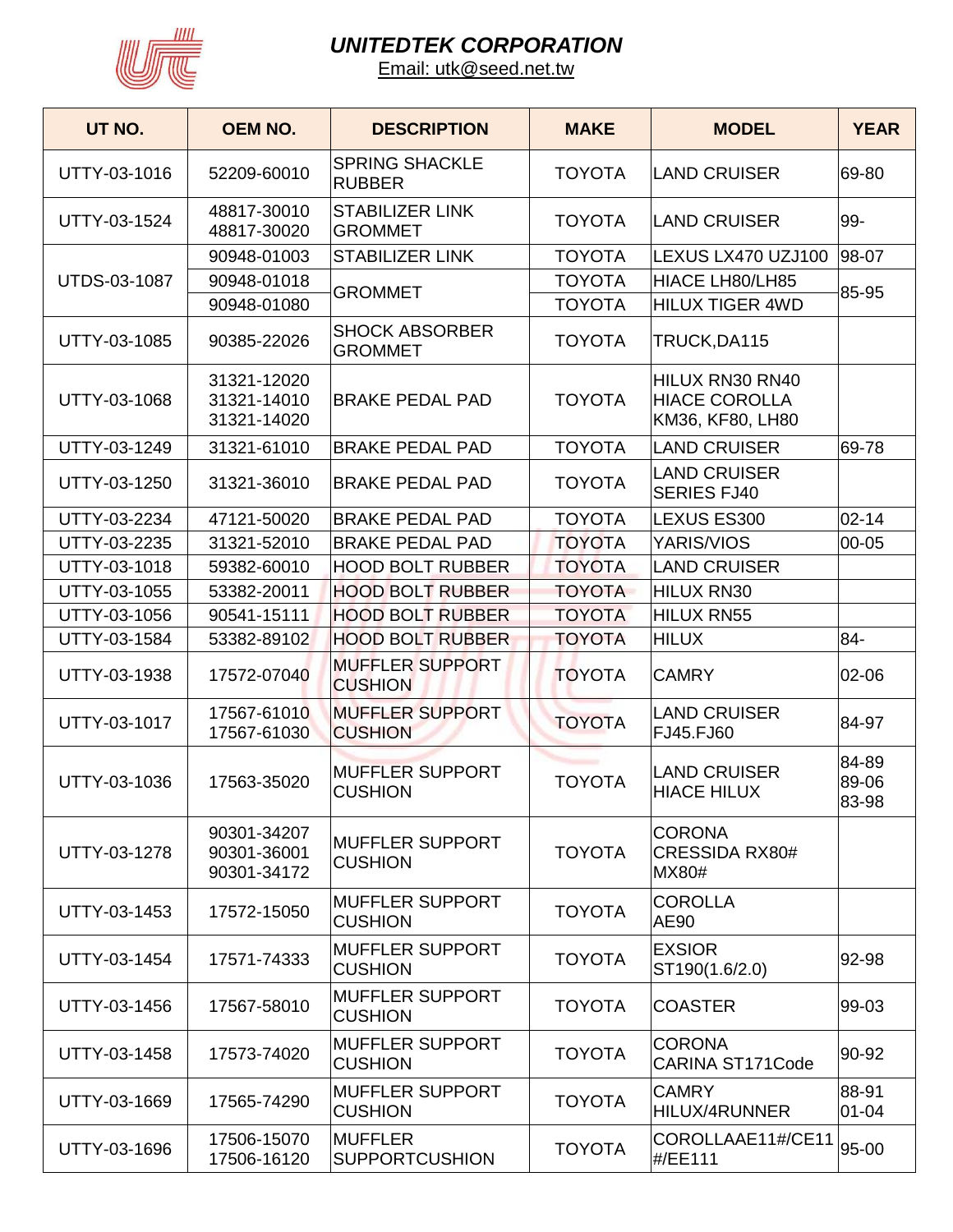

| UT NO.       | <b>OEM NO.</b>                            | <b>DESCRIPTION</b>                       | <b>MAKE</b>   | <b>MODEL</b>                        | <b>YEAR</b> |
|--------------|-------------------------------------------|------------------------------------------|---------------|-------------------------------------|-------------|
| UTTY-03-1816 | 17563-58010                               | <b>MUFFLER SUPPORT</b><br><b>CUSHION</b> | <b>TOYOTA</b> | DYNA 200                            | 95-03       |
| UTTY-03-1817 | 17566-11160<br>17566-11150<br>17565-11131 | <b>MUFFLER SUPPORT</b><br><b>CUSHION</b> | <b>TOYOTA</b> | <b>TERCEL</b>                       | 96-         |
| UTTY-03-1819 | 17565-13030<br>17566-35010<br>17566-67030 | <b>MUFFLER SUPPORT</b><br><b>CUSHION</b> | <b>TOYOTA</b> | HILUX                               | 83-95       |
| UTTY-03-1470 | 33548-60020                               | <b>PLASTIC GEAR LEVER</b><br><b>BUSH</b> | <b>TOYOTA</b> | <b>LAND CRUISER</b>                 | $87 -$      |
| UTTY-03-1520 | 33548-31010                               | <b>PLASTIC GEAR LEVER</b><br><b>BUSH</b> | <b>TOYOTA</b> | MARK <sub>2</sub>                   |             |
| UTTY-03-1082 | 90910-09054                               | <b>RADIATOR DRAIN</b><br><b>COCK</b>     | <b>TOYOTA</b> | <b>HILUX</b>                        |             |
| UTTY-03-1516 | 90099-18502                               | <b>RADIATOR DRAIN</b><br><b>COCK</b>     | <b>TOYOTA</b> | MARK.RT60                           |             |
| UTTY-03-2249 | 23322-54010                               | <b>RADIATOR DRAIN</b><br><b>COCK</b>     | <b>TOYOTA</b> | <b>COROLLA</b><br><b>RAV4 CAMRY</b> |             |
| UTTY-03-1101 | 90385-18068                               | <b>IDLER ARM BUSHING</b>                 | <b>TOYOTA</b> | <b>HILUX</b>                        |             |
| UTTY-03-1461 | 90386-18002                               | <b>IDLER ARM BUSHING</b>                 | <b>TOYOTA</b> | <b>HILUX</b><br><b>LN85.YN85</b>    | 89-         |
| UTTY-03-1471 | 33505-60011                               | <b>IDLER ARM BUSHING</b>                 | <b>TOYOTA</b> | LEVER, FZJ105                       |             |
| UTTY-03-1072 | <b>40MM RUBBER</b>                        | <b>VALVE GRINDER [BIG]</b>               | <b>TOYOTA</b> | <b>TOYOTA</b>                       |             |
| UTTY-03-1071 | 28MM RUBBER                               | <b>VALVE GRINDER</b><br><b>SMALL1</b>    | <b>TOYOTA</b> | <b>TOYOTA</b>                       |             |
| UTTY-03-1070 | <b>33MM RUBBER</b>                        | <b>VALVE</b><br>GRINDER[MIDDLD]          | <b>TOYOTA</b> | <b>TOYOTA</b>                       |             |
| UTTY-03-1448 | 48304-35080                               | <b>UPPER BUMPER</b><br><b>BOUND</b>      | <b>TOYOTA</b> | <b>HILUX</b><br><b>RN50.LN65</b>    | 83-88       |
| UTTY-03-1631 | 48304-60010                               | <b>UPPER BUMPER</b><br><b>BOUND</b>      | <b>TOYOTA</b> | <b>LAND CRUISER</b>                 | 80-86       |
| UTTY-03-2126 | 48331-26100<br>48331-26090                | <b>UPPER BUMPER</b><br><b>BOUND</b>      | <b>TOYOTA</b> | HIACE/REGIUSACE                     | 89-04       |
| UTTY-03-2192 | 48304-60050                               | <b>UPPER BUMPER</b><br><b>BOUND</b>      | <b>TOYOTA</b> | LAND CRUISER                        | 84-87       |
| UTTY-03-2193 | 48305-60020                               | <b>UPPER BUMPER</b><br><b>BOUND</b>      | <b>TOYOTA</b> | <b>LAND CRUISER</b>                 | 84-87       |
| UTTY-03-1065 | 48306-35040                               | <b>UPPER BUMPER</b><br><b>BOUND</b>      | <b>TOYOTA</b> | HILUX LN46                          | 78-84       |
| UTTY-03-1156 | 48667-22020                               | <b>UPPER BUMPER</b><br><b>BOUND</b>      | <b>TOYOTA</b> | <b>CRESSIDA</b>                     |             |
| UTTY-03-1447 | 48304-39045                               | <b>UPPER BUMPER</b><br><b>BOUND</b>      | <b>TOYOTA</b> | <b>HILUX</b><br><b>RN30</b>         | 79-83       |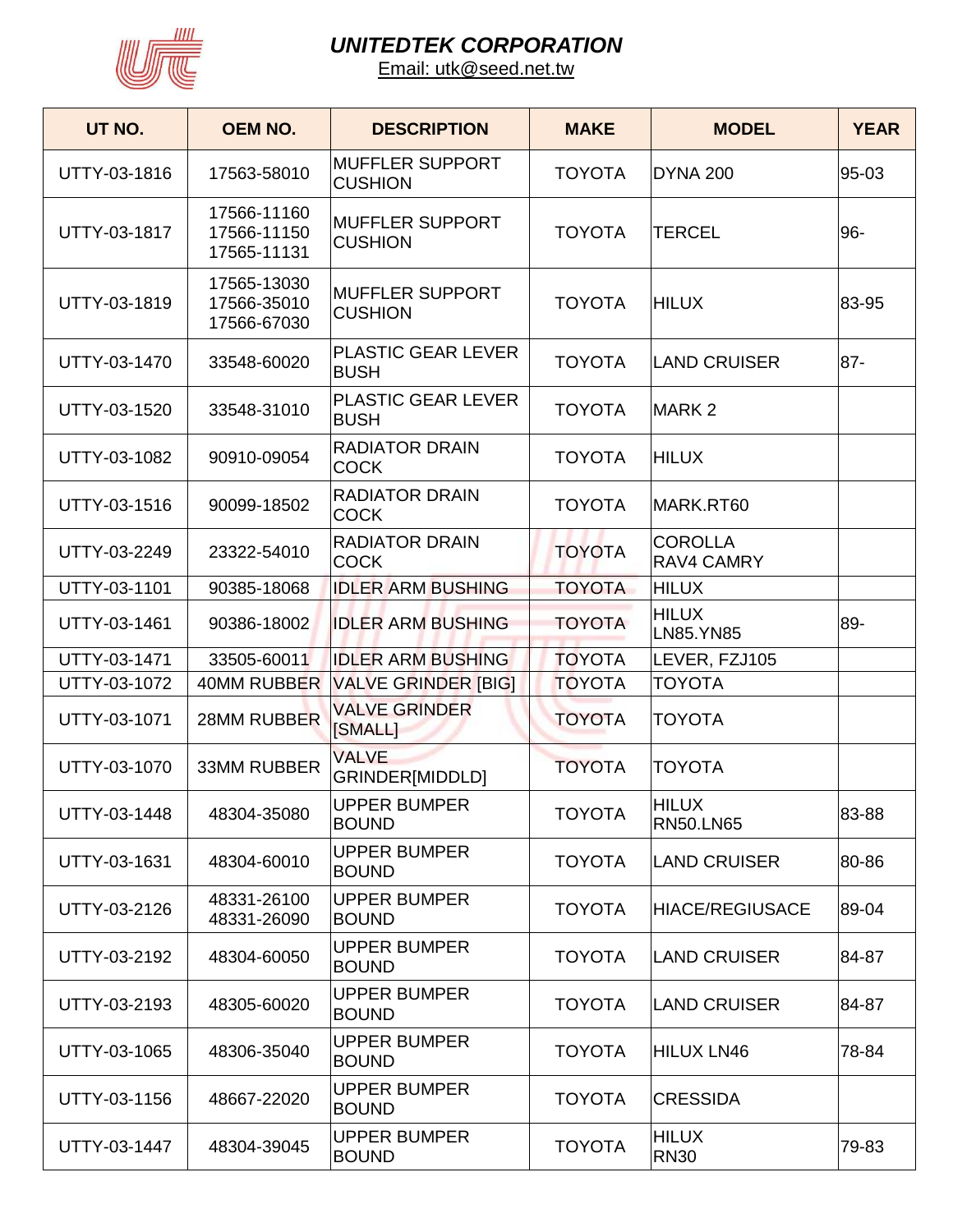

| UT NO.                        | <b>OEM NO.</b>             | <b>DESCRIPTION</b>                                    | <b>MAKE</b>   | <b>MODEL</b>                        | <b>YEAR</b>    |
|-------------------------------|----------------------------|-------------------------------------------------------|---------------|-------------------------------------|----------------|
| UTTY-03-2035                  | 48780-05020                | <b>REAR SUSPENSION</b>                                | <b>TOYOTA</b> | <b>AVENSIS AT220</b>                | 97-03          |
| UTTY-03-2034                  | 48710-05050                | <b>REAR SUSPENSION</b>                                | <b>TOYOTA</b> | <b>AVENSIS AT220</b>                | 97-03          |
| UTDS-03-1832<br>(22mm)        | 54613-JD02A<br>54613-JG02A | <b>STABILIZER SHAFT</b><br>RUBBER [FR](22MM)          | <b>NISSAN</b> | <b>QASHQAI / DUALIS</b>             | 06-13          |
| UTDS-03-1833(23)<br>mm)       | 54613-JD03A<br>54613-JG03A | <b>STABILIZER</b><br><b>SHAFTRUBBER</b><br>[FR](23MM) | <b>NISSAN</b> | <b>QASHQAI / DUALIS</b>             | 06-13          |
| <b>UTDS-03-1831</b><br>(21mm) | 54613-JD04A<br>54613-JG04A | <b>STABILIZER SHAFT</b><br>RUBBER [FR](21MM)          | <b>NISSAN</b> | <b>QASHQAI / DUALIS</b>             | $06-13$        |
| UTDS-03-1758                  | 54613-AU004                | <b>STABILIZER SHAFT</b><br>RUBBER [FR](23.5MM)        | <b>NISSAN</b> | <b>PRIMERA</b><br>P <sub>12</sub>   | $01 - 07$      |
| UTDS-03-1755                  | 54613-AU718                | <b>STABILIZER SHAFT</b><br>RUBBER [FR](25MM)          | <b>NISSAN</b> | <b>PRIMERA</b><br>P <sub>12</sub>   | $01 - 07$      |
| UTDS-03-1754                  | 54613-AU102                | <b>STABILIZER SHAFT</b><br>RUBBER [FR](18MM)          | <b>NISSAN</b> | <b>PRIMERA</b><br>P <sub>12</sub>   | $01 - 07$      |
| <b>UTDS-03-1767</b>           | 56243-30R10<br>56243-2F010 | <b>STABILIZER SHAFT</b><br>RUBBER (20MM)              | <b>NISSAN</b> | <b>PRIMERA</b><br>P10.P11           | 90-95<br>96-01 |
| <b>UTDS-03-1765</b>           | 54613-2S600                | <b>STABILIZER SHAFT</b><br>RUBBER [FR](15.5MM)        | <b>NISSAN</b> | <b>PICKUP</b><br>D <sub>22</sub>    | $97 -$         |
| UTDS-03-1753                  | 54613-9Y002<br>54613-2YA02 | <b>STABILIZER SHAFT</b><br>RUBBER [FR](22MM)          | <b>NISSAN</b> | <b>TEANA</b><br>J31                 | 04-09          |
| UTDS-03-1763                  | 54613-9Y016                | <b>STABILIZER SHAFT</b><br>RUBBER [FR](26MM)          | <b>NISSAN</b> | <b>TEANA</b><br>J31                 | 04-09          |
| UTDS-03-1752                  | 54613-CA006<br>54613-CA00A | <b>STABILIZER SHAFT</b><br>RUBBER [FR](26MM)          | <b>NISSAN</b> | MURANO Z50                          | $02 - 07$      |
| UTDS-03-1762                  | 54613-CA000                | <b>STABILIZER SHAFT</b><br>RUBBER [FR](20MM)          | <b>NISSAN</b> | MURANO Z50                          | $02 - 07$      |
| UTDS-03-1887                  | 54613-EB71B                | <b>STABILIZER SHAFT</b><br><b>RUBBER [FR]</b>         | <b>NISSAN</b> | NAVARA                              | 06-            |
| UTDS-03-1822                  | 54613-EB71A                | <b>STABILIZER SHAFT</b><br>RUBBER [FR](32MM)          | <b>NISSAN</b> | NAVARA D40<br><b>PATHFINDER R51</b> | 05-08          |
| UTDS-03-1880                  | 54613-4V00A                | <b>STABILIZER SHAFT</b><br>RUBBER [FR](18MM)          | <b>NISSAN</b> | MARCH K12                           | $02 -$         |
| UTDS-03-1827                  | 54613-EL000<br>54613-ET00A | <b>STABILIZER SHAFT</b><br>RUBBER [FR](22MM)          | <b>NISSAN</b> | TIDA. LIVINA<br>C11.L10             | $05-10$        |
| <b>UTDS-03-1711</b>           | 54613-ED001<br>54613-EE500 | <b>STABILIZER SHAFT</b><br>RUBBER [FR](22MM)          | <b>NISSAN</b> | TIDA MARCH<br>C11.K12               | $05 - 10$      |
| UTDS-03-1755                  | 54613-8H318                | <b>STABILIZER SHAFT</b><br>RUBBER [FR](25MM)          | <b>NISSAN</b> | <b>X-TRAIL</b><br>T30               | $01 - 07$      |
| UTDS-03-1754                  | 54613-8H518                | <b>STABILIZER SHAFT</b><br>RUBBER [FR](18MM)          | <b>NISSAN</b> | <b>X-TRAIL</b><br>T30               | $01 - 07$      |
| UTMZ-03-1178                  | 54612-HC000                | <b>STABILIZER SHAFT</b><br><b>RUBBER [FR]</b>         | <b>NISSAN</b> | <b>VANETTE</b><br>S21               | 99-            |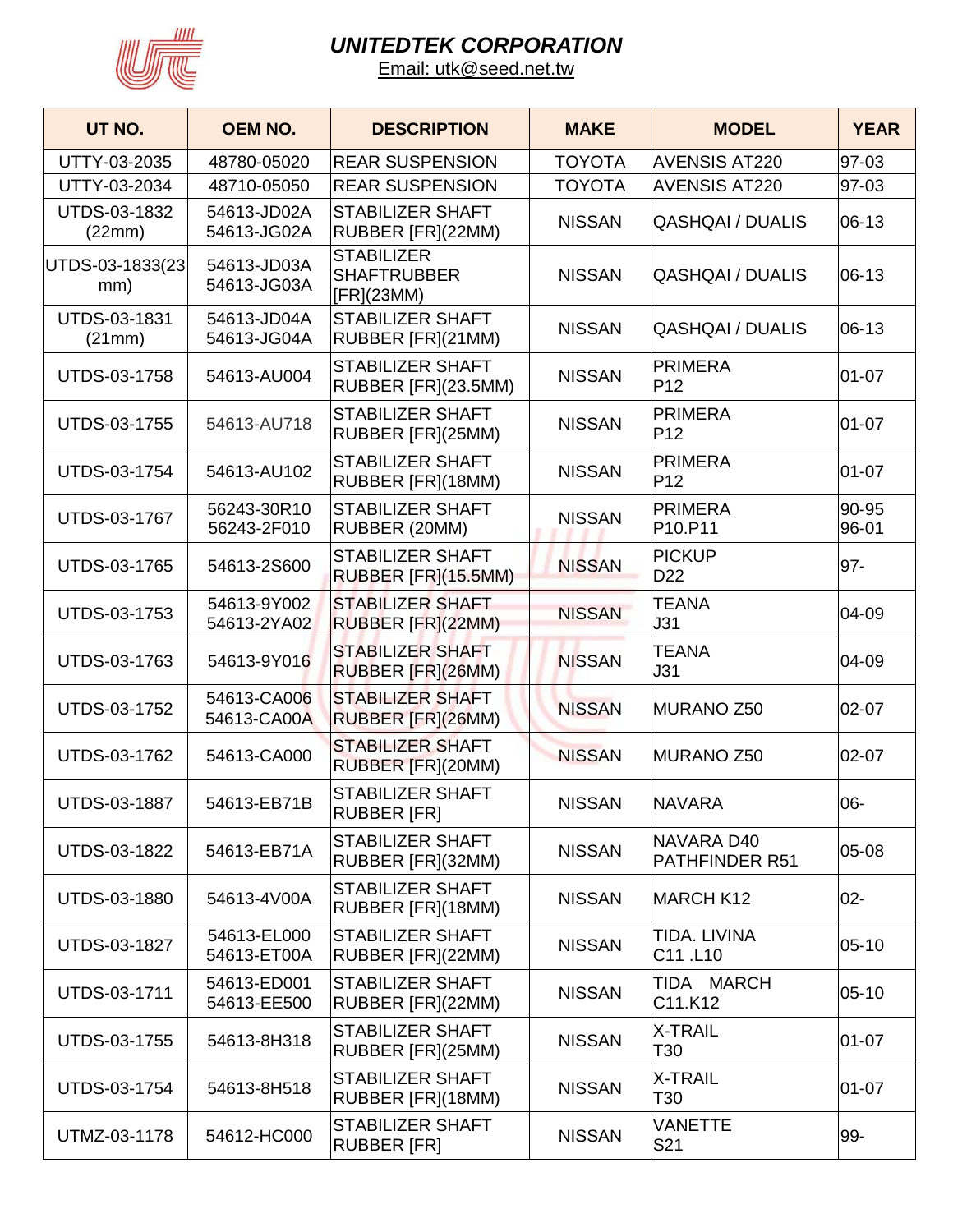

| UT NO.              | <b>OEM NO.</b>             | <b>DESCRIPTION</b>                                    | <b>MAKE</b>   | <b>MODEL</b>                                                         | <b>YEAR</b> |
|---------------------|----------------------------|-------------------------------------------------------|---------------|----------------------------------------------------------------------|-------------|
| UTDS-03-1760        | 54613-VW008<br>54613-VW009 | <b>STABILIZER SHAFT</b><br>RUBBER [FR](28MM)          | <b>NISSAN</b> | <b>URVAN</b><br><b>CARAVAN E25</b>                                   | $01 - 12$   |
| UTDS-03-1263        | 54613-58A00<br>54613-58A10 | <b>STABILIZER SHAFT</b><br><b>RUBBER [FR]</b>         | <b>NISSAN</b> | <b>TSURU II</b>                                                      | 88-<br>91   |
| UTDS-03-1484        | 54613-41G00                | <b>STABILIZER SHAFT</b><br>RUBBER [FR](25MM)          | <b>NISSAN</b> | <b>TERRANO II R20</b>                                                | 93-06       |
| UTDS-03-1350        | 54613-88G00                | <b>STABILIZER SHAFT</b><br>RUBBER [FR](24MM)          | <b>NISSAN</b> | TERRANO I WD21<br><b>PATHFINDER WD21</b>                             | 86-<br>95   |
| UTDS-03-1097        | 54613-H8500                | <b>STABILIZER SHAFT</b><br><b>RUBBER [FR]</b>         | <b>NISSAN</b> | <b>SUNNY</b>                                                         | $70 -$      |
| <b>UTDS-03-1879</b> | 54613-4N017                | <b>STABILIZER</b><br><b>SHAFTRUBBER</b><br>[FR](17MM) | <b>NISSAN</b> | SERENAC24                                                            | 99-04       |
| UTDS-03-1700        | 54613-4M420<br>54613-4M720 | <b>STABILIZER SHAFT</b><br>RUBBER [FR](20MM)          | <b>NISSAN</b> | <b>SENTRA</b><br>B15, G10, N16,                                      | 00-06       |
| <b>UTDS-03-1808</b> | 54612-60Y00                | <b>STABILIZER SHAFT</b><br>RUBBER [FR](25MM)          | <b>NISSAN</b> | <b>SENTRA</b><br>B14, N14                                            | 95-99       |
| <b>UTDS-03-1285</b> | 54612-58Y10                | <b>STABILIZER SHAFT</b><br>RUBBER [FR](27MM)          | <b>NISSAN</b> | <b>SENTRA</b><br><b>B13</b>                                          | 91-94       |
| UTDS-03-1286        | 56243-60Y00                | <b>STABILIZER SHAFT</b><br>RUBBER (11MM)              | <b>NISSAN</b> | <b>SENTRA</b><br><b>B13</b>                                          | 91-94       |
| <b>UTDS-03-1884</b> | 54445-EA001                | <b>GROMMET STEERING</b><br><b>RUBBER</b>              | <b>NISSAN</b> | PATHFINDER R51                                                       | 04-         |
| UTDS-03-1422        | 48377-56E00                | <b>GROMMET STEERING</b><br><b>RUBBER</b>              | <b>NISSAN</b> | BLUEBIRD.U12                                                         | 87-92       |
| UTDS-03-1659        | 54444-31U00<br>54444-31U01 | <b>GROMMET STEERING</b><br><b>RUBBER</b>              | <b>NISSAN</b> | <b>CEFIRO</b><br>A32                                                 | 94-98       |
| UTDS-03-1646        | 54445-31U00                | <b>GROMMET STEERING</b><br><b>RUBBER</b>              | <b>NISSAN</b> | CEFIRO A32                                                           | 94-98       |
| UTDS-03-1480        | 54444-0W000                | <b>GROMMET STEERING</b><br><b>RUBBER</b>              | <b>NISSAN</b> | <b>PATHFINDER</b><br>QX4 (R50)                                       | 96-04       |
| UTDS-03-1481        | 54445-0W000                | <b>GROMMET STEERING</b><br><b>RUBBER</b>              | <b>NISSAN</b> | <b>PATHFINDER</b><br>QX4 (R50)                                       | 96-04       |
| UTDS-03-1503        | 54444-50Y10<br>54444-52Y00 | <b>GROMMET STEERING</b><br><b>RUBBER</b>              | <b>NISSAN</b> | <b>SENTRA</b><br><b>B13</b>                                          | 91-94       |
| UTDS-03-1504        | 54445-50Y10<br>54445-52Y00 | <b>GROMMET STEERING</b><br><b>RUBBER</b>              | <b>NISSAN</b> | <b>SENTRA</b><br><b>B13</b>                                          | 91-94       |
| UTDS-03-1650        | 54444-4M400                | <b>GROMMET STEERING</b><br><b>RUBBER</b>              | <b>NISSAN</b> | <b>SENTRA</b><br>B <sub>15</sub> , G <sub>10</sub> , N <sub>16</sub> | 00-06       |
| UTDS-03-1496        | 54445-4M400                | <b>GROMMET STEERING</b><br><b>RUBBER</b>              | <b>NISSAN</b> | <b>SENTRA</b><br>B15, G10, N16                                       | 00-06       |
| UTDS-03-1513        | 48376-50A00<br>48376-50A10 | <b>GROMMET STEERING</b><br><b>RUBBER</b>              | <b>NISSAN</b> | <b>SENTRA</b><br><b>B12</b>                                          | 87-90       |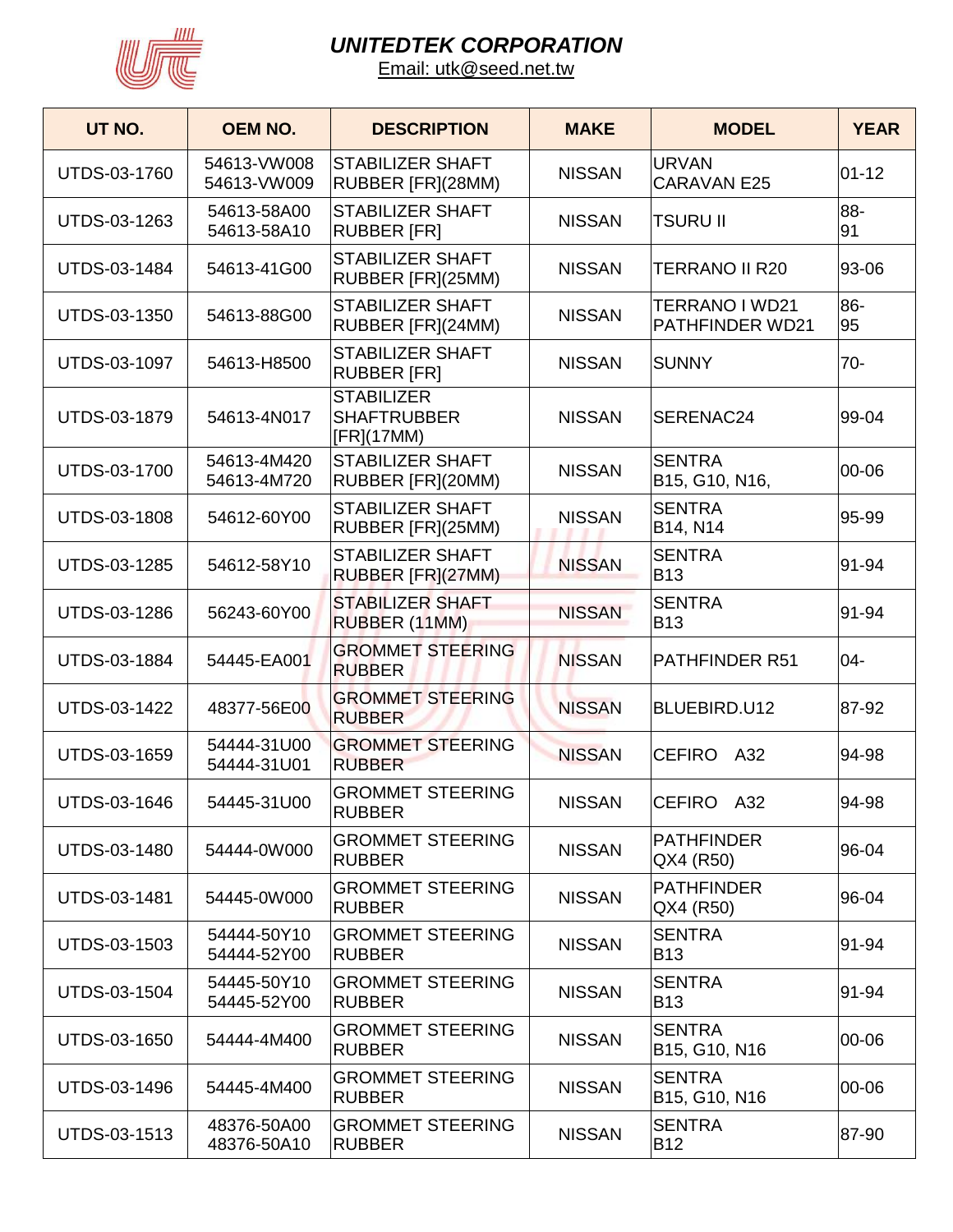

| UT NO.       | <b>OEM NO.</b>             | <b>DESCRIPTION</b>                       | <b>MAKE</b>   | <b>MODEL</b>                             | <b>YEAR</b> |
|--------------|----------------------------|------------------------------------------|---------------|------------------------------------------|-------------|
| UTDS-03-1512 | 48377-50A00<br>48377-50A10 | <b>GROMMET STEERING</b><br><b>RUBBER</b> | <b>NISSAN</b> | <b>SENTRA</b><br><b>B12</b>              | 87-90       |
| UTDS-03-1073 | 55045-G2500                | <b>SPRING SHACKIE</b><br><b>RUBBER</b>   | <b>NISSAN</b> | 910, C120, C22, GC22                     |             |
| UTDS-03-1150 | 55045-22900                | <b>SPRING SHACKIE</b><br><b>RUBBER</b>   | <b>NISSAN</b> | BLUEBIRD, W510                           |             |
| UTDS-03-1147 | 55046-22900                | <b>SPRING SHACKIE</b><br><b>RUBBER</b>   | <b>NISSAN</b> | BLUEBIRD, W510                           |             |
| UTDS-03-1177 | 55046-B8460                | <b>SPRING SHACKIE</b><br><b>RUBBER</b>   | <b>NISSAN</b> | <b>CARAVAN</b><br>E20,E23                |             |
| UTDS-03-1020 | 55047-20400                | <b>SPRING SHACKIE</b><br><b>RUBBER</b>   | <b>NISSAN</b> | DATSUN 521                               |             |
| UTDS-03-1019 | 55046-07200                | <b>SPRING SHACKIE</b><br><b>RUBBER</b>   | <b>NISSAN</b> | DATSUN 620                               | 72-79       |
| UTDS-03-1028 | 55046-01W00<br>55046-01W10 | <b>SPRING SHACKIE</b><br><b>RUBBER</b>   | <b>NISSAN</b> | DATSUN 620, 720                          | 72-89       |
| UTDS-03-1027 | 55045-01W00<br>55045-01W10 | <b>SPRING</b><br><b>SHACKIERUBBER</b>    | <b>NISSAN</b> | DATSUN 720                               | 86          |
| UTDS-03-1030 | 55046-01G00                | <b>SPRING SHACKIE</b><br><b>RUBBER</b>   | <b>NISSAN</b> | DATSUN 720                               | 85-89       |
| UTDS-03-1029 | 55045-10W00                | <b>SPRING SHACKIE</b><br><b>RUBBER</b>   | <b>NISSAN</b> | <b>DATSUN TRUCK</b><br>D <sub>21</sub>   | 86-94       |
| UTDS-03-1074 | 55046-7C903                | <b>SPRING SHACKIE</b><br><b>RUBBER</b>   | <b>NISSAN</b> | <b>SERENA C23</b>                        | 91-99       |
| UTDS-03-1079 | 55045-H1400                | <b>SPRING SHACKIE</b><br><b>RUBBER</b>   | <b>NISSAN</b> | <b>SUNNY</b><br>B110, B210               | 70-77       |
| UTDS-03-1078 | 55046-H1000                | <b>SPRING SHACKIE</b><br><b>RUBBER</b>   | <b>NISSAN</b> | <b>SUNNY</b><br>B110, B210               | 70-77       |
| UTDS-03-1077 | 55045-H1000                | <b>SPRING SHACKIE</b><br><b>RUBBER</b>   | <b>NISSAN</b> | <b>SUNNY DATSUNS</b><br>1200, 120Y, 140Y | 70-76       |
| UTDS-03-1082 | 55047-H1000                | <b>SPRING SHACKIE</b><br><b>RUBBER</b>   | <b>NISSAN</b> | <b>SUNNY DATSUNS</b><br>1200, 120Y, 140Y | 70-76       |
| UTDS-03-1869 | 55046-VW000                | <b>SPRING SHACKIE</b><br><b>RUBBER</b>   | <b>NISSAN</b> | <b>URVAN</b><br><b>CARAVAN E25</b>       | $01 - 12$   |
| UTDS-03-1868 | 55047-VW000                | <b>SPRING SHACKIE</b><br><b>RUBBER</b>   | <b>NISSAN</b> | <b>URVAN</b><br>CARAVAN E25              | $01 - 12$   |
| UTDS-03-1174 | 55046-R8000                | <b>SPRING SHACKIE</b><br><b>RUBBER</b>   | <b>NISSAN</b> | URVAN/URVAN/KIN<br>G VAN E24             | 86-01       |
| UTDS-03-1189 | 35129-4401P<br>55046-S9000 | <b>SPRING SHACKIE</b><br><b>RUBBER</b>   | <b>NISSAN</b> | <b>ATLAS/CONDOR</b>                      | 86-90       |
| UTDS-03-1198 | 35129-6403P                | <b>SPRING SHACKIE</b><br><b>RUBBER</b>   | <b>NISSAN</b> | <b>ATLAS/CONDOR</b>                      | 92-95       |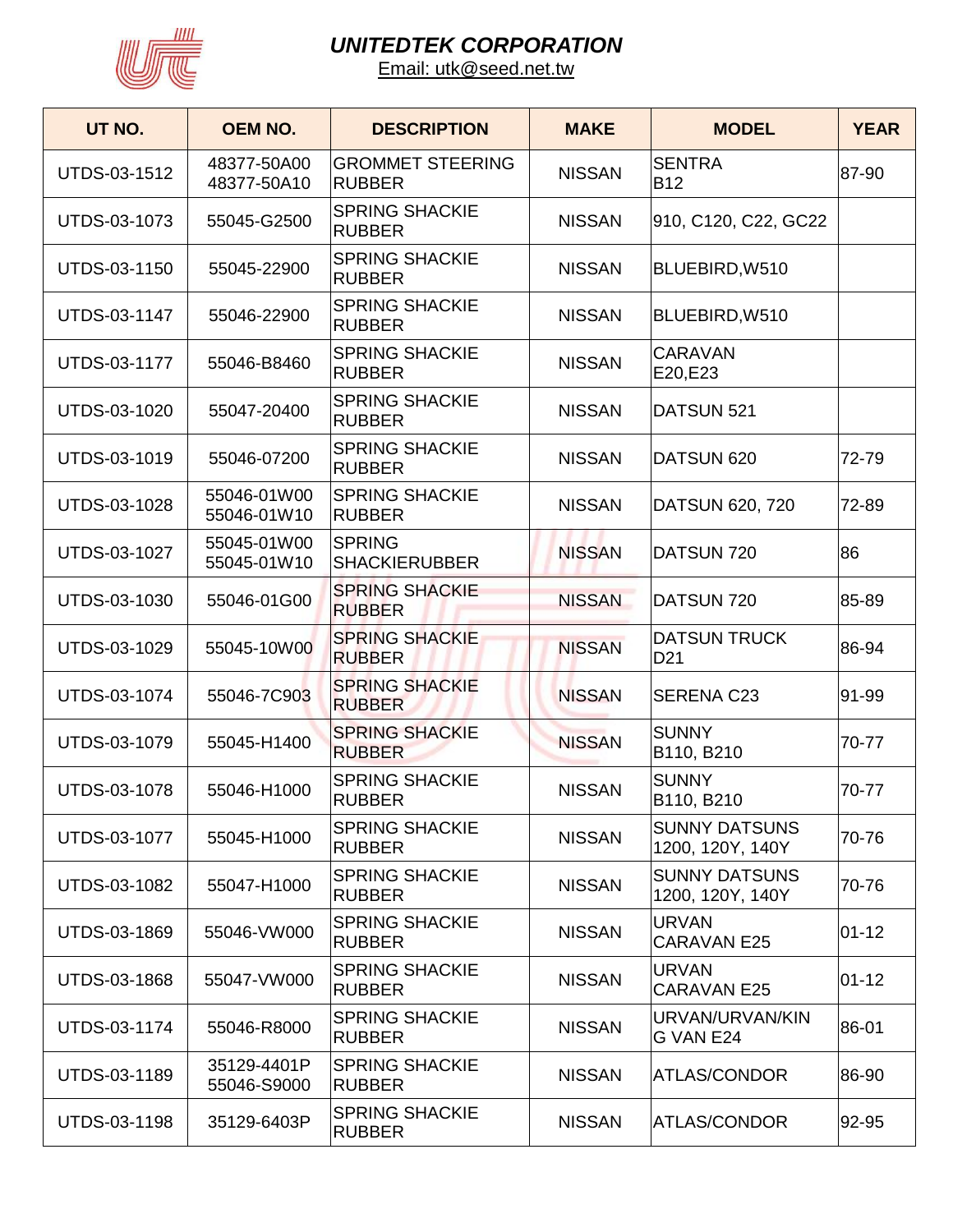

| UT NO.              | <b>OEM NO.</b>             | <b>DESCRIPTION</b>                   | <b>MAKE</b>   | <b>MODEL</b>                          | <b>YEAR</b> |
|---------------------|----------------------------|--------------------------------------|---------------|---------------------------------------|-------------|
| UTDS-03-1261        | 54481-18000                | <b>TENSINO ROD</b><br><b>BUSHING</b> | <b>NISSAN</b> | <b>DATSUN</b><br>720                  | 80-86       |
| UTDS-03-1034        | 54476-01G00                | <b>TENSION ROD</b><br><b>BUSHING</b> | <b>NISSAN</b> | <b>NAVARA</b><br>D21, D22             | 97-01       |
| UTDS-03-1203        | 54476-01L00                | <b>TENSION ROD</b><br><b>BUSHING</b> | <b>NISSAN</b> | 200L                                  | 82-         |
| <b>UTDS-03-1199</b> | 54476-21000                | <b>TENSION ROD</b><br><b>BUSHING</b> | <b>NISSAN</b> | BLUEBIRD                              | 67-93       |
| UTDS-03-1033        | 54476-F0200                | <b>TENSION ROD</b><br><b>BUSHING</b> | <b>NISSAN</b> | DATSUN 720                            | 86          |
| UTDS-03-1093        | 54476-H1000<br>54476-H1001 | <b>TENSION ROD</b><br><b>BUSHING</b> | <b>NISSAN</b> | <b>SUNNY</b><br>B110, B210. B310      | 70-81       |
| <b>UTDS-03-1201</b> | 54476-W1010<br>54477-W1010 | <b>TENSION ROD</b><br><b>BUSHING</b> | <b>NISSAN</b> | 200L                                  | 82-85       |
| UTDS-03-1094        | 54476-W5000                | <b>TENSION ROD</b><br><b>BUSHING</b> | <b>NISSAN</b> | SUNNY B310                            | $77 - 81$   |
| UTDS-03-1204        | 54477-01L00                | <b>TENSION ROD</b><br><b>BUSHING</b> | <b>NISSAN</b> | 200L                                  | 82-         |
| UTDS-03-1202        | 54477-G8010                | <b>TENSION ROD</b><br><b>BUSHING</b> | <b>NISSAN</b> | <b>VANETTE</b>                        | 85-94       |
| <b>UTDS-03-1281</b> | 55148-50A00                | <b>TENSION ROD</b><br><b>BUSHING</b> | <b>NISSAN</b> | <b>SENTRA</b><br>B12, B12L, N13, N13P | 87-90       |
| UTDS-03-1090        | 55193-50A00<br>55193-58A00 | <b>TENSION ROD</b><br><b>BUSHING</b> | <b>NISSAN</b> | SENTRAB12                             | 87-90       |
| <b>UTDS-03-1277</b> | 55110-50Y10                | <b>LATERAL LINK</b>                  | <b>NISSAN</b> | <b>SENTRA</b><br><b>B13</b>           | 91-94       |
| <b>UTDS-03-1278</b> | 55120-50Y00                | <b>LATERAL LINK</b>                  | <b>NISSAN</b> | <b>SENTRA</b><br><b>B13</b>           | 91-94       |
| UTDS-03-1345        | 54468-35F20                | <b>LATERAL LINK</b>                  | <b>NISSAN</b> | <b>CEFIRO MAXIMA</b><br>A32           | 94-98       |
| UTDS-03-1270        | 46431-04100                | <b>BRAKE PEDAL PAD</b>               | <b>NISSAN</b> | DATSUN 620, 720                       | 65-86       |
| UTDS-03-1269        | 46531-10601                | <b>BRAKE PEDAL PAD</b>               | <b>NISSAN</b> | <b>BLUEBIRD, PATROL</b>               |             |
| UTDS-03-1288        | 46531-18001<br>46531-M3000 | <b>BRAKE PEDAL PAD</b>               | <b>NISSAN</b> | <b>SUNNY B310 MARCH</b>               |             |
| UTDS-03-1213        | 46531-S0100                | <b>BRAKE PEDAL PAD</b>               | <b>NISSAN</b> | LAUREL, H40, E20,<br><b>CABSTAR</b>   |             |
| UTDS-03-1092        | 74963-20900                | <b>CHANGE LEVER</b><br><b>COVER</b>  | <b>NISSAN</b> | SUNNY B110                            | 70-73       |
| UTDS-03-1018        | 74963-15800                | <b>CHANGE LEVER</b><br><b>COVER</b>  | <b>NISSAN</b> | DATSUN 521,620                        | 65-71       |
| UTDS-03-1306        | 74960-01A00                | <b>CHANGE LEVER</b><br><b>COVER</b>  | <b>NISSAN</b> | <b>SUNNY B11</b>                      | 81-85       |
| UTDS-03-1254        | 48073-Q0100                | <b>COUPLING RUBBER</b>               | <b>NISSAN</b> | DATSUN 720                            | 80-84       |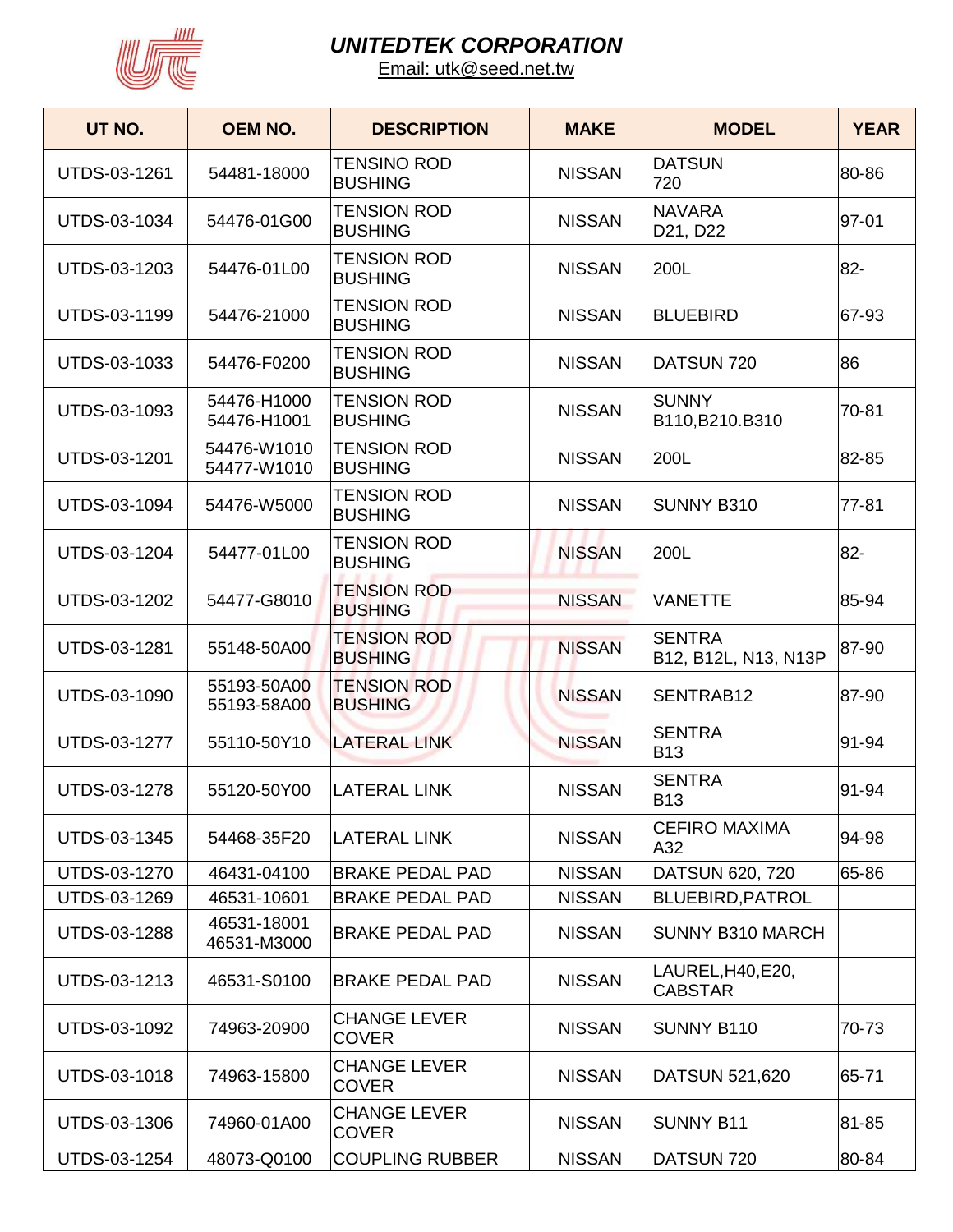

| UT NO.              | <b>OEM NO.</b>                            | <b>DESCRIPTION</b>                        | <b>MAKE</b>   | <b>MODEL</b>                   | <b>YEAR</b> |
|---------------------|-------------------------------------------|-------------------------------------------|---------------|--------------------------------|-------------|
| UTDS-03-1210        | 65823-01L00                               | <b>DOOR CUSHION</b>                       | <b>NISSAN</b> | NISSAN 200L                    |             |
| UTDS-03-1054        | 01658-00141                               | <b>DOOR CUSHION</b>                       | <b>NISSAN</b> | DATSUN 720                     | 89-         |
| UTDS-03-1053        | 01658-00371                               | <b>DOOR CUSHION</b>                       | <b>NISSAN</b> | DATSUN 720                     | 89-         |
| UTDS-03-1051        | 80872-H5000                               | <b>DOOR CUSHION</b>                       | <b>NISSAN</b> | DATSUN 720                     | 89-         |
| UTDS-03-1826        | 32861-24900<br>32861-N4200                | <b>GEAR SHIFT</b><br><b>GROMMET</b>       | <b>NISSAN</b> | DATSUN 720                     | 86          |
| UTDS-03-1282        | 34139-01A00                               | <b>GEAR SHIFT</b><br><b>GROMMET</b>       | <b>NISSAN</b> | <b>SUNNY</b>                   |             |
| UTDS-03-1196        | 32855-H1010<br>32855-H1025                | <b>GEAR SHIFT</b><br><b>GROMMET</b>       | <b>NISSAN</b> | <b>SUNNY B10</b>               |             |
| UTDS-03-1192        | 34552-89900                               | <b>GEAR SHIFT</b><br><b>GROMMET</b>       | <b>NISSAN</b> | <b>SUNNY B10</b>               |             |
| UTDS-03-1035        | 62840-V0100                               | <b>HOOD BOLT, FORNT</b>                   | <b>NISSAN</b> | DATSUN 720                     | 80-85       |
| UTDS-03-1374        | 62840-01L00                               | <b>HOOD BOLT, FORNT</b>                   | <b>NISSAN</b> | NISSAN 200L                    |             |
| UTDS-03-1024        | 65158-V0100                               | <b>HOOD BOLT, REAR</b>                    | <b>NISSAN</b> | DATSUN 720                     | 80-85       |
| UTDS-03-1036        | 65158-01W00                               | <b>HOOD BOLT, REAR</b>                    | <b>NISSAN</b> | DATSUN 720                     | 80-85       |
| UTDS-03-1376        | 48663-08T00                               | <b>IDLER ARM BUSHING</b>                  | <b>NISSAN</b> | F22.F23                        |             |
| UTDS-03-1289        | 48544-01G00<br>48544-41W00<br>48544-G3700 | <b>IDLER ARM BUSHING</b>                  | <b>NISSAN</b> | PICK-UP D21                    | 94-00       |
| <b>UTDS-03-1828</b> | 48544-22T00                               | <b>IDLER ARM BUSHING</b>                  | <b>NISSAN</b> | ATLAS/CONDOR (F23) 92-07       |             |
| UTDS-03-1085        | 48544-H1000                               | <b>IDLER ARM BUSHING</b>                  | <b>NISSAN</b> | <b>SUNNY</b><br>B110/B210/B310 |             |
| UTDS-03-1100        | 20630-18000<br>20630-H5000<br>20630-P4400 | <b>MUFFLER SUPPORT</b><br><b>CUSHION</b>  | <b>NISSAN</b> | DATSUN 1200                    | 70-73       |
| <b>UTDS-03-1195</b> | 20640-01A01                               | <b>IMUFFLER SUPPORT</b><br><b>CUSHION</b> | <b>NISSAN</b> | <b>SUNNY B11</b>               | 83-86       |
| UTDS-03-1336        | 20650-50A00<br>20650-50A01                | <b>MUFFLER</b><br><b>SUPPORTCUSHION</b>   | <b>NISSAN</b> | SUNNY B12 B13                  | 87-94       |
| UTDS-03-1514        | 20650-50A10<br>20650-0M000                | <b>MUFFLER SUPPORT</b><br><b>CUSHION</b>  | <b>NISSAN</b> | <b>SENTRA</b><br>B12, B12      | 87-90       |
| UTDS-03-1208        | 20650-D0100<br>20650-D0102<br>20650-V5000 | <b>MUFFLER SUPPORT</b><br><b>CUSHION</b>  | <b>NISSAN</b> | MICRA K10<br><b>BLUEBIRD</b>   |             |
| UTDS-03-1081        | 21440-01E00                               | <b>RADIATOR DRAIN</b><br><b>COCK</b>      | <b>NISSAN</b> | <b>SENTRA</b><br>B12, B12      | 87-90       |
| UTDS-03-1354        | 21440-D0100                               | <b>RADIATOR DRAIN</b><br><b>COCK</b>      | <b>NISSAN</b> | MICRA K10<br><b>BLUEBIRD</b>   |             |
| UTDS-03-1172        | 21480-18000                               | <b>RADIATOR DRAIN</b><br><b>COCK</b>      | <b>NISSAN</b> | <b>SUNNY</b>                   |             |
| UTDS-03-1171        | 21480-R0100                               | <b>RADIATOR DRAIN</b><br><b>COCK</b>      | <b>NISSAN</b> | <b>TD27</b>                    |             |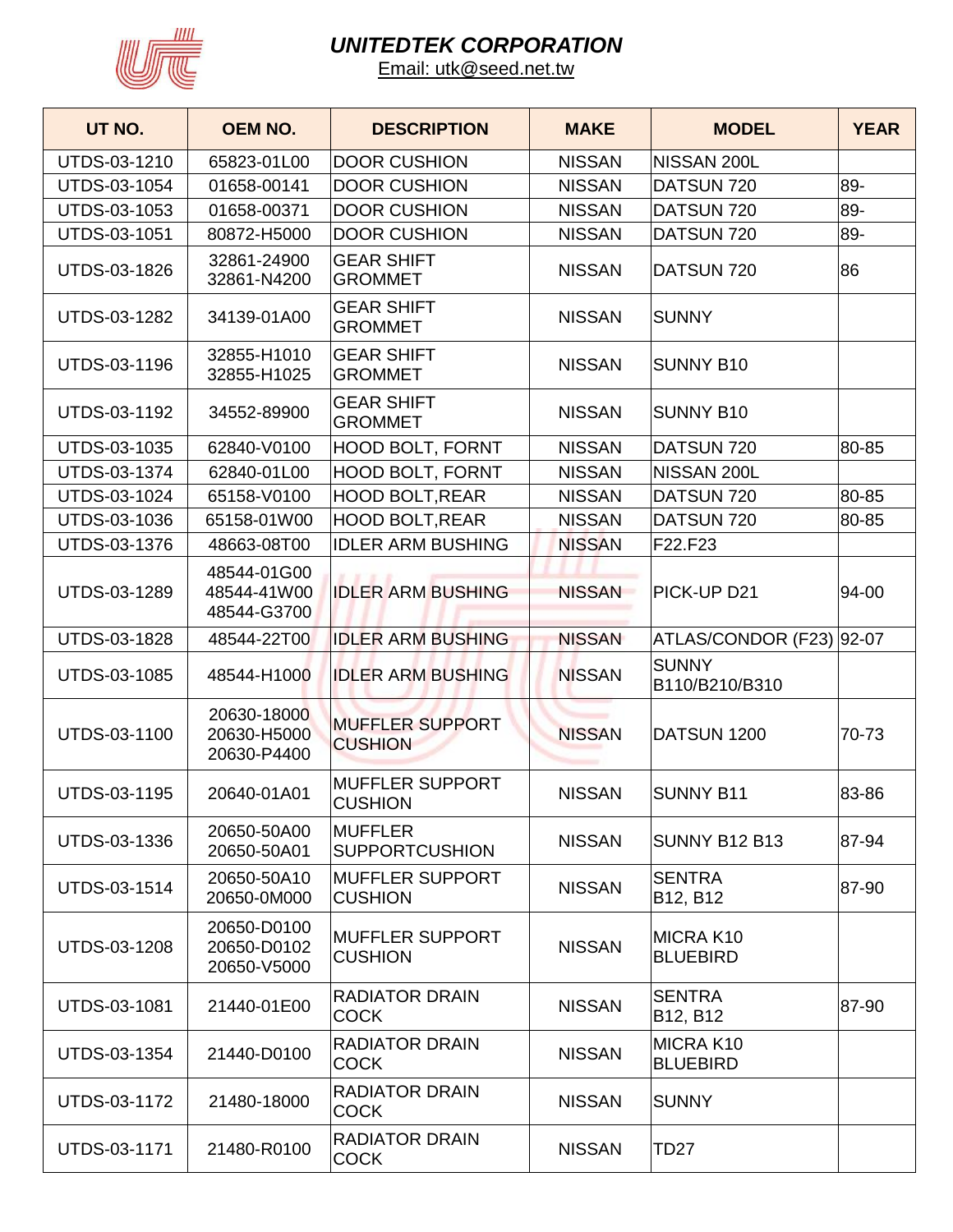

| UT NO.              | <b>OEM NO.</b>                            | <b>DESCRIPTION</b>                                    | <b>MAKE</b>   | <b>MODEL</b>                     | <b>YEAR</b>     |
|---------------------|-------------------------------------------|-------------------------------------------------------|---------------|----------------------------------|-----------------|
| UTTY-03-1069        | 56119-32201<br>56119-V6000<br>56119-V60B0 | <b>SHOCK ABSORBER</b><br><b>GROMMET</b>               | <b>NISSAN</b> | <b>TRUCK D21</b><br><b>URVAN</b> | $92 -$<br>86-97 |
| UTDS-03-1821        | 56119-41W00                               | <b>SHOCK ABSORBER</b><br><b>GROMMET</b>               | <b>NISSAN</b> | <b>DATSUN D21</b>                | 92-96           |
| UTTY-03-1465        | 56125-18000<br>56125-18100<br>GR-0010     | <b>STABILIZER LINK</b><br><b>GROMMET</b>              | <b>NISSAN</b> | DATSUN B110                      | 70-73           |
| <b>UTDS-03-1088</b> | 56112-09400<br>GR-0001                    | <b>STABILIZER LINK</b><br><b>GROMMET</b>              | <b>NISSAN</b> | DATSUN 620, 720                  | 65-86           |
| UTDS-03-1087        | 56112-21000                               | <b>STABILIZER LINK</b><br><b>GROMMET</b>              | <b>NISSAN</b> | <b>SUNNY.TRUCK</b>               |                 |
| UTHD-03-1313        | 51306-SNA-A01<br>51306-SNA-A02            | <b>Stabilizer Shaft Rubber</b>                        | <b>HONDA</b>  | <b>CIVIC</b>                     | $06-12$         |
| UTHD-03-1310        | 52306-SNA-A01<br>52306-SNG-J01            | <b>Stabilizer Shaft Rubber</b>                        | <b>HONDA</b>  | <b>CIVIC</b>                     | $06-12$         |
| UTHD-03-1379        | 51306-SWA-A01                             | <b>STABILIZER SHAFT</b><br><b>RUBBER</b>              | <b>HONDA</b>  | C-RV                             | $07 - 11$       |
| UTHD-03-1367        | 51306-S7B-014                             | <b>STABILIZER SHAFT</b><br><b>RUBBER</b>              | <b>HONDA</b>  | C-RV                             | 02-06           |
| UTHD-03-1372        | 52306-S0A-015<br>52306-S0A-921            | <b>STABILIZER SHAFT</b><br><b>RUBBER</b>              | <b>HONDA</b>  | C-RV                             | 02-06           |
| UTHD-03-1274        | 51306-SAA-E01                             | <b>STABILIZER SHAFT</b>                               | <b>HONDA</b>  | <b>JAZZ</b>                      | 02-08           |
|                     | 51306-SAA-E02                             | <b>RUBBER</b><br>(21MM)                               | <b>HONDA</b>  | <b>FIT</b>                       | 02-08           |
| UTHD-03-1369        | 51306-SAA-003                             | <b>STABILIZER SHAFT</b>                               | <b>HONDA</b>  | <b>JAZZ</b>                      | 02-08           |
|                     | 51306-SAA-G01                             | <b>RUBBER</b><br>(18MM)                               | <b>HONDA</b>  | <b>FIT</b>                       | 02-08           |
| UTHD-03-1370        | 51306-SAA-J01                             | <b>STABILIZER SHAFT</b>                               | <b>HONDA</b>  | <b>JAZZ</b>                      | 02-08           |
|                     | 51306-SEL-T01                             | RUBBER (22MM)                                         | <b>HONDA</b>  | <b>FIT</b>                       | 02-08           |
| UTHD-03-1323        | 51306-S0X-A01                             | STABILIZER SHAFT<br><b>RUBBER</b>                     | <b>HONDA</b>  | <b>ODYSSEY</b>                   | 99-04           |
| UTHD-03-1092        | 51306-SR3-J00<br>51306-SR3-010            | <b>STABILIZER SHAFT</b><br>RUBBER (18MM)              | <b>HONDA</b>  | <b>CIVIC</b>                     | 91-98           |
| UTHD-03-1182        | 51306-SR3-N01<br>51306-S04-N03            | <b>STABILIZER SHAFT</b><br>RUBBER (22MM)              | <b>HONDA</b>  | <b>CIVIC</b>                     | 96-00           |
| UTHD-03-1197        | 51306-S5A-003<br>51306-S5D-005            | <b>STABILIZER</b><br><b>SHAFTRUBBER</b><br>(25.4MM)   | <b>HONDA</b>  | <b>CIVIC</b>                     | $01 - 05$       |
| UTHD-03-1221        | 51306-S5A-A11                             | STABILIZER SHAFT<br><b>RUBBER</b><br>(22.2MM)(2000CC) | <b>HONDA</b>  | <b>CIVIC</b>                     | $01 - 05$       |
| UTHD-03-1222        | 51306-S5A-801<br>51306-S5D-801            | STABILIZER SHAFT<br><b>RUBBER</b><br>(15.9MM)(1700CC) | <b>HONDA</b>  | <b>CIVIC</b>                     | $01 - 05$       |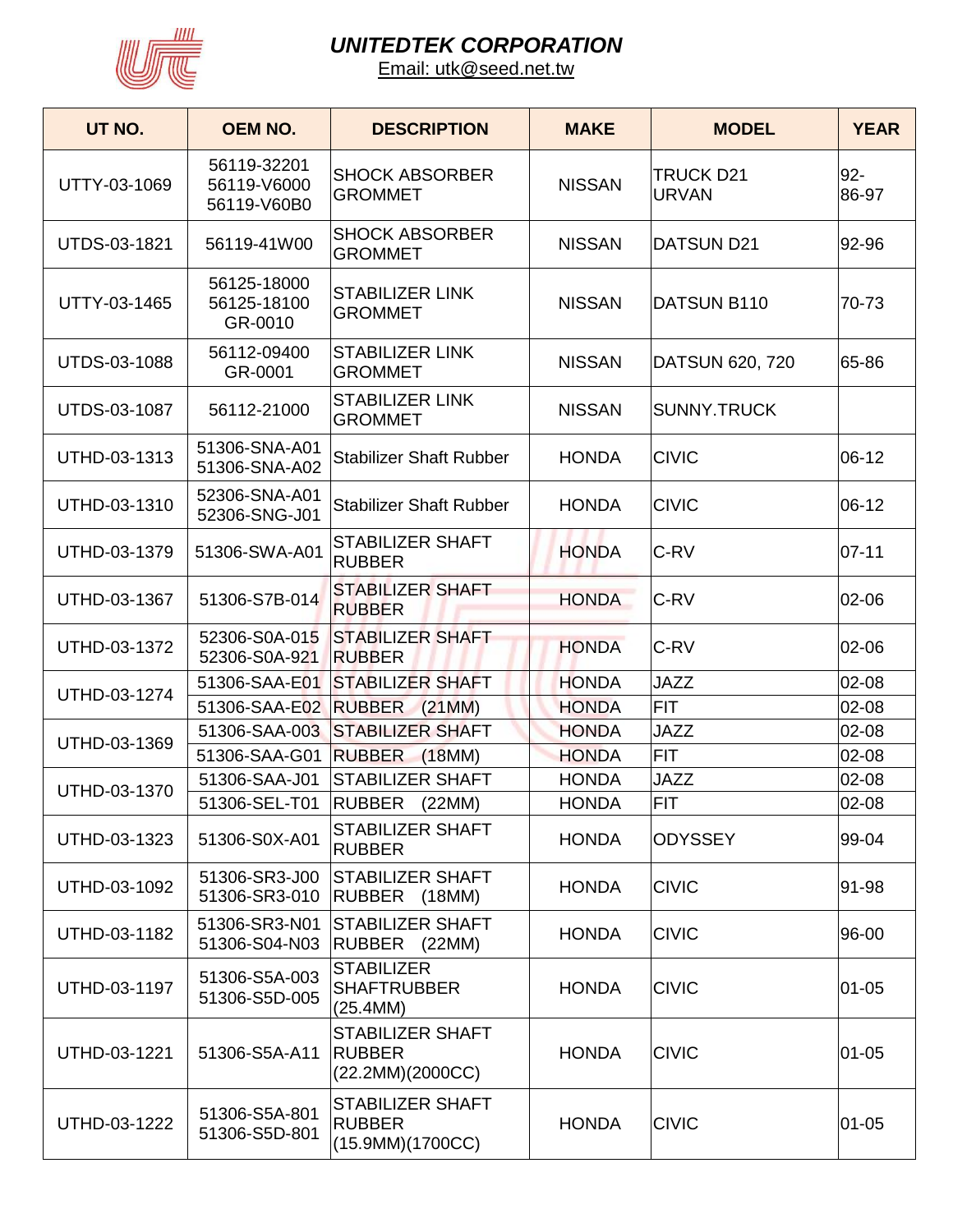

| UT NO.       | <b>OEM NO.</b>                                  | <b>DESCRIPTION</b>                                 | <b>MAKE</b>  | <b>MODEL</b>  | <b>YEAR</b> |
|--------------|-------------------------------------------------|----------------------------------------------------|--------------|---------------|-------------|
| UTHD-03-1244 | 51306-S04-N01<br>51306-S04-N03                  | <b>STABILIZER SHAFT</b><br><b>RUBBER</b><br>(26MM) | <b>HONDA</b> | <b>CIVIC</b>  | 96-00       |
| UTHD-03-1364 | 51306-TA0-A01                                   | <b>STABILIZER SHAFT</b><br><b>RUBBER</b>           | <b>HONDA</b> | <b>ACCORD</b> | 08-14       |
| UTHD-03-1323 | 51306-SDA-A03<br>51306-SDA-A01                  | <b>STABILIZER SHAFT</b><br><b>RUBBER</b>           | <b>HONDA</b> | <b>ACCORD</b> | 03-08       |
| UTHD-03-1324 | 52306-SDA-A01                                   | <b>STABILIZER SHAFT</b><br><b>RUBBER</b>           | <b>HONDA</b> | <b>ACCORD</b> | 03-08       |
| UTHD-03-1275 | 51306-S84-A01<br>51306-S87-A01                  | <b>STABILIZER SHAFT</b><br><b>RUBBER</b>           | <b>HONDA</b> | <b>ACCORD</b> | 98-02       |
| UTHD-03-1371 | 52306-S84-A01                                   | <b>STABILIZER SHAFT</b><br><b>RUBBER</b>           | <b>HONDA</b> | <b>ACCORD</b> | 98-02       |
| UTHD-03-1200 | 51306-SV4-000                                   | STABILIZER SHAFT<br><b>RUBBER</b><br>(27MM)        | <b>HONDA</b> | <b>ACCORD</b> | 94-97       |
| UTHD-03-1241 | 51306-SM4-961                                   | <b>STABILIZER SHAFT</b><br><b>RUBBER</b><br>(22MM) | <b>HONDA</b> | <b>ACCORD</b> | 90-93       |
| UTHD-03-1242 | 51306-SM4-010                                   | <b>STABILIZER SHAFT</b><br><b>RUBBER</b><br>(25MM) | <b>HONDA</b> | <b>ACCORD</b> | 90-93       |
| UTHD-03-1052 | 51316-SE0-000<br>51316-SE0-900                  | <b>STABILIZER SHAFT</b><br><b>RUBBER</b>           | <b>HONDA</b> | <b>ACCORD</b> | 86-89       |
| UTHD-03-1034 | 51315-SA0-000<br>51315-SA5-000<br>51316-SA5-010 | <b>STABILIZER SHAFT</b><br><b>RUBBER</b>           | <b>HONDA</b> | <b>CIVIC</b>  | 82-86       |
| UTHD-03-1338 | 53436-S84-A01                                   | <b>GROMMET STEERING</b><br><b>RUBBER</b>           | <b>HONDA</b> | <b>ACCORD</b> | 98-02       |
| UTHD-03-1240 | 51381-S84-A01                                   | <b>Strut Bar Rubber [Small]</b>                    | <b>HONDA</b> | <b>ACCORD</b> | 98-02       |
| UTHD-03-1218 | 51391-SM4-013<br>51391-SM4-005                  | <b>TENSION ROD BUSH</b>                            | <b>HONDA</b> | <b>ACCORD</b> | 90-97       |
| UTHD-03-1254 | 53436-SM4-000                                   | <b>STABILIZER SHAFT</b><br><b>RUBBER</b>           | <b>HONDA</b> | <b>ACCORD</b> | 90-94       |
| UTHD-03-1373 | 51381-SM4-005<br>51381-SM4-013                  | <b>TENSION ROD BUSH</b>                            | <b>HONDA</b> | <b>ACCORD</b> | 90-97       |
| UTHD-03-1095 | 51380-SE0-003<br>51380-SE0-000                  | <b>TENSION ROD</b><br><b>BUSHING</b>               | <b>HONDA</b> | <b>ACCORD</b> | 86-89       |
| UTHD-03-1096 | 51390-SE0-003<br>51390-SE0-000                  | <b>TENSION ROD</b><br><b>BUSHING</b>               | <b>HONDA</b> | <b>ACCORD</b> | 86-89       |
| UTHD-03-1040 | 51395-SH3-003                                   | <b>TENSION ROD BUSH</b>                            | <b>HONDA</b> | <b>CIVIC</b>  | 88-91       |
| UTHD-03-1038 | 51396-SA0-004<br>51396-059-000                  | <b>TENSION ROD BUSH</b>                            | <b>HONDA</b> | <b>CIVIC</b>  | 84-87       |
| UTHD-03-1002 | 51395-634-000                                   | <b>TENSION ROD BUSH</b>                            | <b>HONDA</b> | <b>CIVIC</b>  | 72-79       |
| UTHD-03-1017 | 46520-579-000                                   | <b>BRAKE PEDAL PAD</b>                             | <b>HONDA</b> | <b>ACCORD</b> | 80-84       |
| UTHD-03-1018 | 46545-538-010                                   | <b>BRAKE PEDAL PAD</b>                             | <b>HONDA</b> | <b>ACCORD</b> | 72-79       |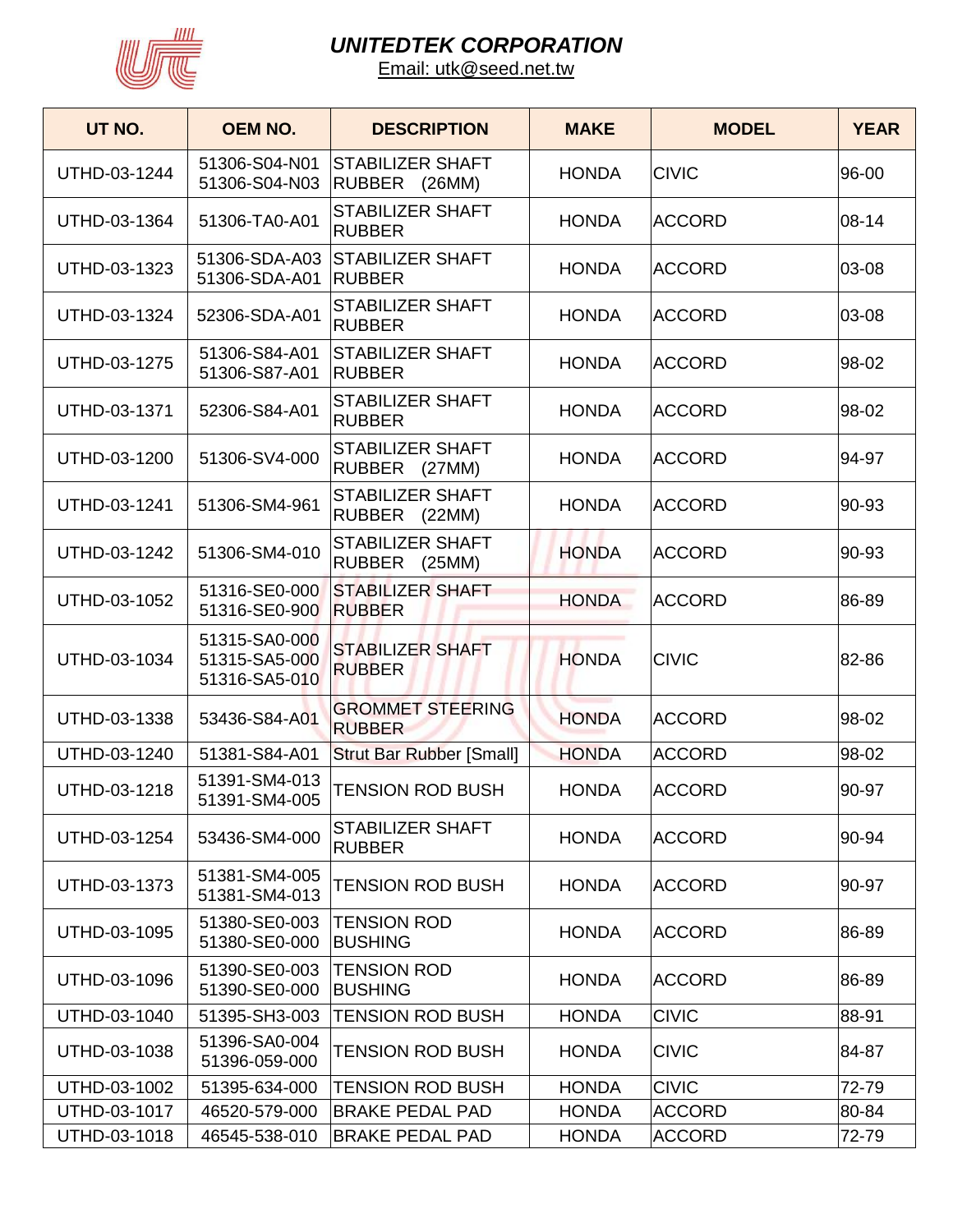

| UT NO.       | <b>OEM NO.</b>                                  | <b>DESCRIPTION</b>                       | <b>MAKE</b>  | <b>MODEL</b>                    | <b>YEAR</b> |
|--------------|-------------------------------------------------|------------------------------------------|--------------|---------------------------------|-------------|
| UTHD-03-1258 | 18215-SH0-A01<br>18215-SH0-A81<br>18215-SH3-J01 | <b>MUFFLER SUPPORT</b><br><b>CUSHION</b> | <b>HONDA</b> | <b>CIVIC</b>                    | 88-01       |
| UTHD-03-1465 | 52316-692-010                                   | <b>STABILIZER LINK</b><br><b>GROMMET</b> | <b>HONDA</b> | ACCORD                          | 90-93       |
| UTMZ-03-1530 | EG21-34-156<br>EH48-34-156                      | <b>STABILIZER SHAFT</b><br><b>RUBBER</b> | <b>MAZDA</b> | CX-7.CX-9                       | $06-12$     |
| UTMZ-03-1398 | EG21-28-156                                     | <b>STABILIZER SHAFT</b><br><b>RUBBER</b> | <b>MAZDA</b> | CX-7.CX-9                       | 06-12       |
| UTMZ-03-1510 | D651-34-156                                     | <b>STABILIZER SHAFT</b><br><b>RUBBER</b> | <b>MAZDA</b> | <b>MAZDA2</b>                   | $07 -$      |
| UTMZ-03-1466 | D107-34-156<br>D061-34-156                      | STABILIZER SHAFT<br><b>RUBBER</b>        | <b>MAZDA</b> | DEMIO                           | 96-02       |
| UTMZ-03-1438 | BBM4-34-156                                     | <b>STABILIZER SHAFT</b><br><b>RUBBER</b> | <b>MAZDA</b> | MAZDA 3                         | 09-14       |
| UTMZ-03-1439 | BBM4-28-156                                     | <b>STABILIZER SHAFT</b><br><b>RUBBER</b> | <b>MAZDA</b> | MAZDA 3                         | 09-14       |
| UTMZ-03-1505 | GS1D-34-15YA<br>GS1E-34-15YA                    | <b>STABILIZER SHAFT</b><br><b>RUBBER</b> | <b>MAZDA</b> | MAZDA 6                         | $ 07 - 11 $ |
| UTMZ-03-1506 | GS1D-28-156<br>GS3L-28-156                      | <b>STABILIZER SHAFT</b><br><b>RUBBER</b> | <b>MAZDA</b> | MAZDA 6                         | $07 - 11$   |
| UTMZ-03-1397 | GJ6A-34-156                                     | <b>STABILIZER SHAFT</b><br><b>RUBBER</b> | <b>MAZDA</b> | MAZDA 6                         | 02-06       |
| UTMZ-03-1398 | GJ6A-28-156                                     | <b>STABILIZER SHAFT</b><br><b>RUBBER</b> | <b>MAZDA</b> | MAZDA 6                         | 02-06       |
| UTMZ-03-1503 | GP9A-28-156                                     | <b>STABILIZER SHAFT</b><br><b>RUBBER</b> | <b>MAZDA</b> | <b>ATENZA</b>                   | 02-07       |
| UTMZ-03-1464 | E112-34-156                                     | STABILIZER SHAFT<br><b>RUBBER</b>        | <b>MAZDA</b> | <b>TRIBUTE</b><br><b>ESCAPE</b> | 00-07       |
| UTMZ-03-1383 | LC62-34-156                                     | STABILIZER SHAFT<br><b>RUBBER</b>        | <b>MAZDA</b> | <b>MPV</b>                      | 99-06       |
| UTMZ-03-1436 | UH74-34-156                                     | STABILIZER SHAFT<br><b>RUBBER</b>        | <b>MAZDA</b> | FIGHTER [4WD]                   | $01 -$      |
| UTMZ-03-1467 | C243-28-156                                     | <b>STABILIZER SHAFT</b><br><b>RUBBER</b> | <b>MAZDA</b> | MAZDA 5                         | $05 - 10$   |
| UTMZ-03-1482 | C236-34-156                                     | <b>STABILIZER SHAFT</b><br>RUBBER (22MM) | <b>MAZDA</b> | MAZDA 5                         | $05-10$     |
| UTMZ-03-1438 | BP4K-34-156                                     | <b>STABILIZER SHAFT</b><br><b>RUBBER</b> | <b>MAZDA</b> | MAZDA 3                         | 03-09       |
| UTMZ-03-1439 | BP4K-28-156                                     | STABILIZER SHAFT<br><b>RUBBER</b>        | <b>MAZDA</b> | MAZDA 3                         | 03-09       |
| UTMZ-03-1482 | CC29-34-156                                     | <b>STABILIZER SHAFT</b><br><b>RUBBER</b> | <b>MAZDA</b> | MAZDA 3 BK<br><b>AXELA BK</b>   | 03-08       |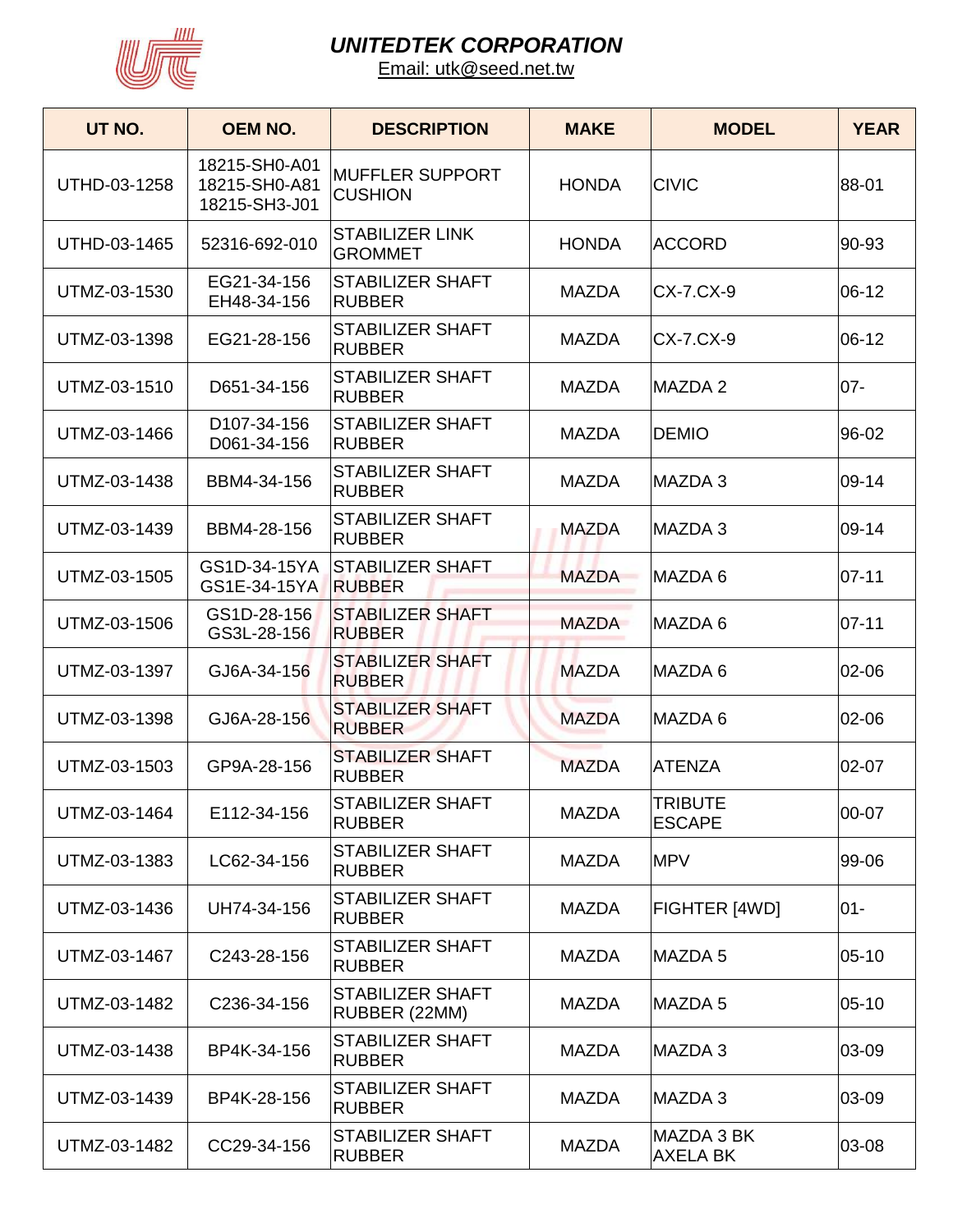

| UT NO.       | <b>OEM NO.</b>                            | <b>DESCRIPTION</b>                         | <b>MAKE</b>  | <b>MODEL</b>                | <b>YEAR</b> |
|--------------|-------------------------------------------|--------------------------------------------|--------------|-----------------------------|-------------|
| UTMZ-03-1467 | B26R-34-156                               | <b>STABILIZER SHAFT</b><br><b>RUBBER</b>   | <b>MAZDA</b> | MAZDA 323<br><b>TIERRA</b>  | 98-02       |
| UTMZ-03-1437 | B25D-32-124                               | <b>STEERING GEAR BUSH</b>                  | <b>MAZDA</b> | MAZDA 323<br><b>TIERRA</b>  | 98-02       |
| UTMZ-03-1468 | GE4T-34-156                               | <b>STABILIZER</b><br><b>SHAFTRUBBER</b>    | <b>MAZDA</b> | MAZDA 626                   | 97-02       |
| UTMZ-03-1486 | GA2A-32-124                               | <b>STEERING GEAR BUSH</b>                  | <b>MAZDA</b> | MAZDA 626                   | 97-02       |
| UTMZ-03-1485 | GA2A-32-123                               | <b>STEERING GEAR BUSH</b>                  | <b>MAZDA</b> | MAZDA 626                   | 97-02       |
| UTMZ-03-1257 | GA2A-34-156<br>GA2B-34-156                | <b>STABILIZER SHAFT</b><br><b>RUBBER</b>   | <b>MAZDA</b> | MAZDA 626<br><b>TELSTAR</b> | 91-96       |
| UTMZ-03-1258 | G563-28-156<br>GA2A-28-156                | <b>STABILIZER SHAFT</b><br><b>RUBBER</b>   | <b>MAZDA</b> | MAZDA 626<br><b>TELSTAR</b> | 91-96       |
| UTMZ-03-1413 | G030-28-156                               | <b>STABILIZER SHAFT</b><br><b>RUBBER</b>   | <b>MAZDA</b> | MAZDA 626<br>ATM/MTM        | 83-87       |
| UTMZ-03-1320 | BC1D-34-156                               | <b>STABILIZER SHAFT</b><br>RUBBER (23.5MM) | <b>MAZDA</b> | MAZDA 323<br><b>LIATA</b>   | 94-97       |
| UTMZ-03-1321 | BC1D-28-156<br>BO1C-28-156<br>G564-28-156 | <b>STABILIZER SHAFT</b><br><b>RUBBER</b>   | <b>MAZDA</b> | MAZDA 323<br><b>LIATA</b>   | 94-97       |
| UTMZ-03-1423 | BO1C-34-156                               | <b>STABILIZER SHAFT</b><br>RUBBER (25MM)   | <b>MAZDA</b> | MAZDA 323<br>LIATA          | 94-97       |
| UTMZ-03-1151 | B001-34-156<br>B029-34-156                | <b>STABILIZER SHAFT</b><br><b>RUBBER</b>   | <b>MAZDA</b> | MAZDA 323                   | 80-83       |
| UTMZ-03-1178 | S083-34-156                               | <b>STABILIZER SHAFT</b><br><b>RUBBER</b>   | <b>MAZDA</b> | E2000.E2200                 | 97-         |
| UTMZ-03-1051 | 1757-34-156                               | STABILIZER SHAFT<br><b>RUBBER</b>          | <b>MAZDA</b> | 808.929                     | $87 -$      |
| UTMZ-03-1053 | HE21-34-156                               | STABILIZER SHAFT<br><b>RUBBER</b>          | <b>MAZDA</b> | 929                         | 87-91       |
| UTMZ-03-1340 | 0259-34-156<br>1881-34-156                | STABILIZER SHAFT<br><b>RUBBER</b>          | <b>MAZDA</b> | 808 FAMILIAR                | 71-78       |
| UTMZ-03-1052 | 0702-34-156                               | STABILIZER SHAFT<br><b>RUBBER</b>          | <b>MAZDA</b> | 929.E1600                   | 80-         |
| UTMZ-03-1260 | UB71-34-156                               | STABILIZER SHAFT<br><b>RUBBER</b>          | <b>MAZDA</b> | <b>B2000</b>                | 86-87       |
| UTMZ-03-1137 | UB39-34-156                               | STABILIZER SHAFT<br><b>RUBBER</b>          | <b>MAZDA</b> | <b>B2200</b>                | 85-98       |
| UTMZ-03-1045 | 1757-34-153                               | <b>STRUT BAR BUBBER</b>                    | <b>MAZDA</b> | 808.929                     | $87 -$      |
| UTMZ-03-1059 | 0191-28-330<br>UH71-28-450                | <b>SPRING SHACKLE</b><br><b>BUSH</b>       | <b>MAZDA</b> | B1600 PICK UP               | 96-         |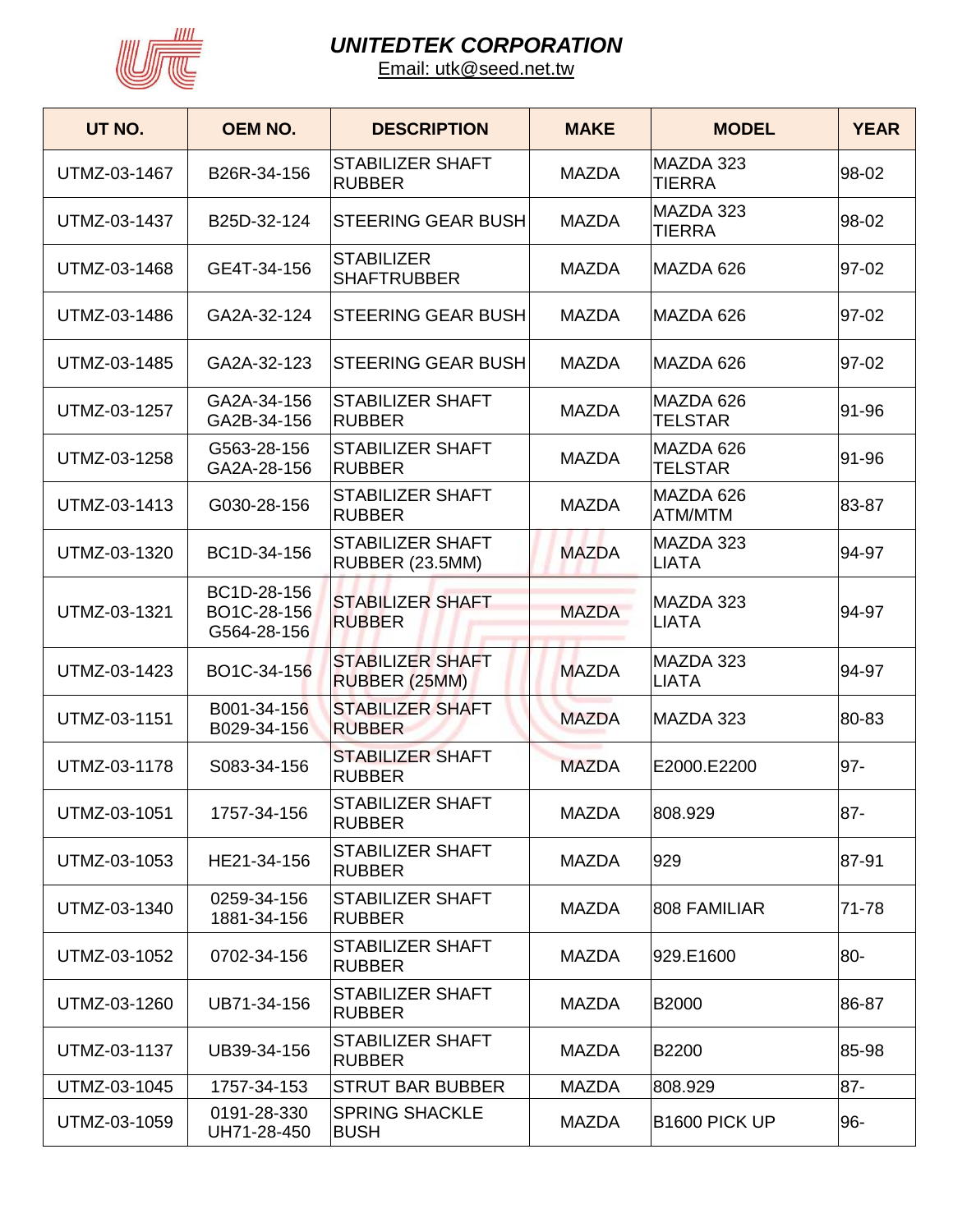

| UT NO.       | <b>OEM NO.</b>                            | <b>DESCRIPTION</b>                       | <b>MAKE</b>       | <b>MODEL</b>                     | <b>YEAR</b> |
|--------------|-------------------------------------------|------------------------------------------|-------------------|----------------------------------|-------------|
| UTMZ-03-1064 | 3874-28-330                               | <b>SPRING SHACKLE</b><br><b>BUSH</b>     | <b>MAZDA</b>      | B2200.B2500.B2600                | 96-         |
| UTMZ-03-1069 | 0183-34-330                               | <b>SPRING SHACKLE</b><br><b>BUSH</b>     | <b>MAZDA</b>      | E2500                            | 71-80       |
| UTMZ-03-1070 | 0183-28-330                               | <b>SPRING SHACKLE</b><br><b>BUSH</b>     | <b>MAZDA</b>      | E2500                            | 71-80       |
| UTMZ-03-1144 | S001-28-333<br>SG41-28-470                | <b>SPRING SHACKLE</b><br><b>RUBBER</b>   | <b>MAZDA</b>      | B1800.E2200                      | $75 -$      |
| UTMZ-03-1209 | B092-46-041                               | <b>SPRING SHACKLE</b><br><b>RUBBER</b>   | <b>MAZDA</b>      | MAZDA 323                        | 86-89       |
| UTMZ-03-1261 | UB39-28-333                               | <b>SPRING</b><br><b>SHACKLERUBBER</b>    | <b>MAZDA</b>      | B2000.B2200                      | 89-94       |
| UTMZ-03-1262 | S083-28-333                               | <b>SPRING SHACKLE</b><br><b>RUBBER</b>   | <b>MAZDA</b>      | E2000, E2200                     | 87-98       |
| UTMZ-03-1263 | UB40-28-333                               | <b>SPRING SHACKLE</b><br><b>RUBBER</b>   | <b>MAZDA</b>      | B2000.B2200                      | 89-94       |
| UTMZ-03-1337 | 0443-28-333                               | <b>SPRING SHACKLE</b><br><b>RUBBER</b>   | <b>MAZDA</b>      | PIKUP 929                        | 83-         |
| UTMZ-03-1535 | D001-34-153                               | <b>STRUT BAR BUBBER</b>                  | <b>MAZDA</b>      | <b>DEMIO</b>                     | 98-02       |
| UTMZ-03-1535 | MD001-34-153                              | <b>STRUT BAR BUBBER</b>                  | <b>MAZDA</b>      | <b>FESTIVE</b>                   | 93-         |
| UTMZ-03-1102 | B001-39-811                               | <b>STRUT BAR BUBBER</b>                  | <b>MAZDA</b>      | MAZDA 323                        | 80-83       |
| UTMZ-03-1108 | 0259-43-028                               | <b>BRAKE PEDAL PAD</b>                   | <b>MAZDA</b>      | 808 FAMILIAR                     | 71-78       |
| UTMZ-03-1125 | 0118-43-028                               | <b>BRAKE PEDAL PAD</b>                   | <b>MAZDA</b>      | MAZDA 323<br>B1600.PROCEED       |             |
| UTMZ-03-1126 | 0559-43-028                               | <b>BRAKE PEDAL PAD</b>                   | <b>MAZDA</b>      | <b>TITAN TRUCK</b><br>T3000/3500 | 91-96       |
| UTMZ-03-1396 | BP4L-40-061<br>LF07-40-061<br>LF09-40-061 | <b>MUFFLER SUPPORT</b>                   | <b>MAZDA</b>      | MAZDA 3                          | 03-09       |
| UTMZ-03-1507 | UA01-32-329<br>UB39-32-329                | <b>IDLER ARM BUSHING</b>                 | <b>MAZDA</b>      | B2500/B2600 BT-50                | $96-$       |
| UTMZ-03-1513 | B001-46-062<br>KKY01-46-062               | <b>IDLER ARM BUSHING</b>                 | <b>MAZDA</b>      | MAZDA 323                        | 80-83       |
| UTMB-03-1525 | 4056A049<br>4056A078                      | STABILIZER SHAFT<br><b>RUBBER</b>        | <b>MITSUBISHI</b> | <b>LANCER CY</b>                 | $07 -$      |
| UTMB-03-1526 | 4056A079                                  | STABILIZER SHAFT<br><b>RUBBER</b>        | <b>MITSUBISHI</b> | OUTLANDER 3.0 V6                 | -08         |
| UTMB-03-1557 | MR554028                                  | <b>STABILIZER SHAFT</b><br><b>RUBBER</b> | <b>MITSUBISHI</b> | LANCER CS                        | 00-09       |
| UTMB-03-1446 | MR403082<br>MR403645                      | <b>SPRING SHACKIE</b><br><b>RUBBER</b>   |                   | MITSUBISHI LANCER CS             | 00-09       |
| UTMB-03-1375 | MR519880<br>MR491192                      | STABILIZER SHAFT<br><b>RUBBER</b>        |                   | MITSUBISHI LANCER CS             | 00-09       |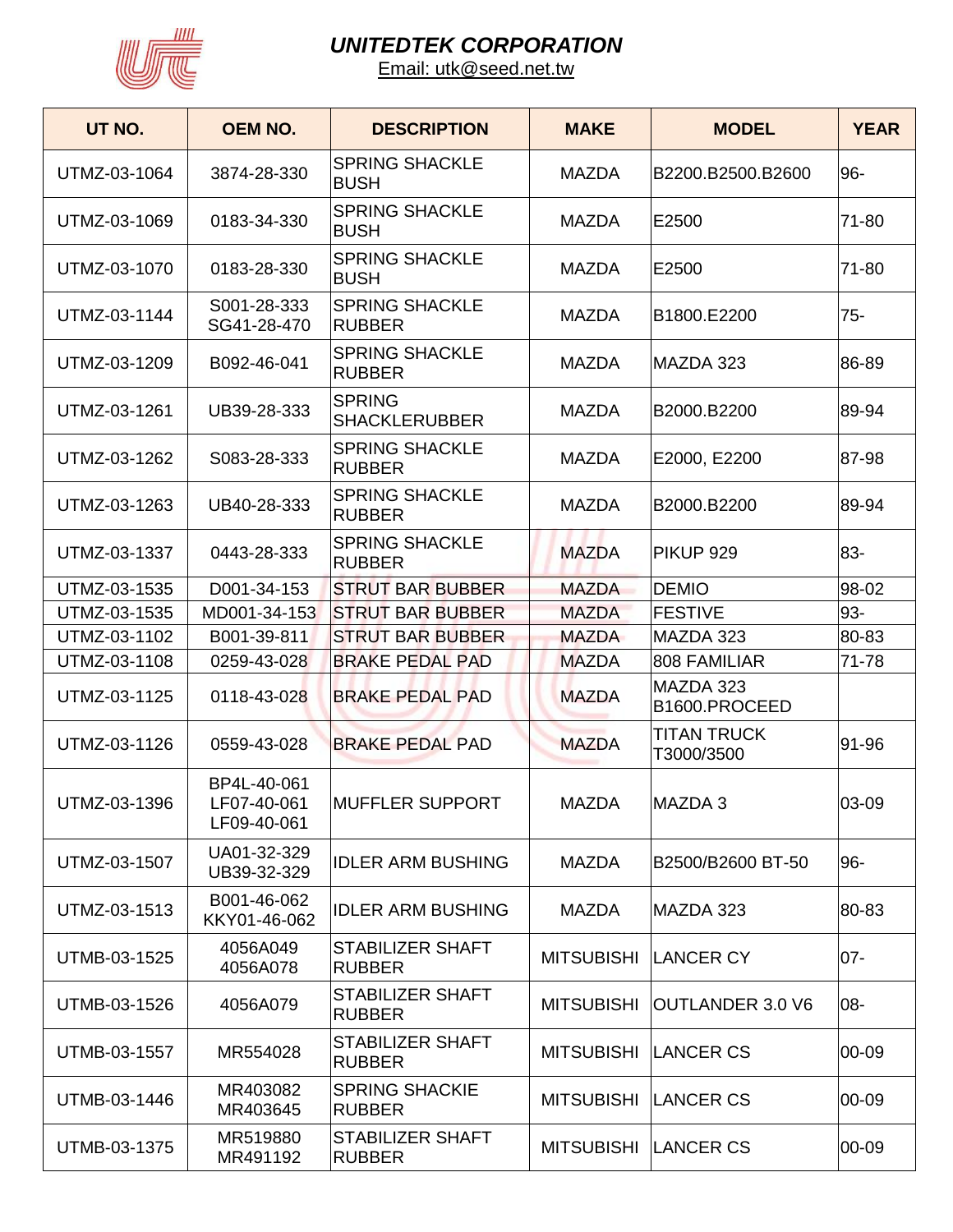

| UT NO.       | <b>OEM NO.</b>                   | <b>DESCRIPTION</b>                       | <b>MAKE</b>       | <b>MODEL</b>                                     | <b>YEAR</b>    |
|--------------|----------------------------------|------------------------------------------|-------------------|--------------------------------------------------|----------------|
| UTMB-03-1548 | MN100250<br>MR554095             | <b>STABILIZER SHAFT</b><br><b>RUBBER</b> | <b>MITSUBISHI</b> | <b>LANCER CS</b>                                 | 00-09          |
| UTMB-03-1498 | 4056A121<br>MR554271             | <b>STABILIZER SHAFT</b><br><b>RUBBER</b> | <b>MITSUBISHI</b> | PAJERO/MONTERO                                   | 99-15          |
| UTMB-03-1443 | MR374520<br>MR374519             | <b>STABILIZER SHAFT</b><br><b>RUBBER</b> | <b>MITSUBISHI</b> | <b>PAJERO</b><br><b>III/MONTERO</b><br>V65W/V75W | 00-06          |
| UTMB-03-1442 | MR150092                         | <b>STABILIZER SHAFT</b><br><b>RUBBER</b> | <b>MITSUBISHI</b> | PAJERO II V14W-<br><b>V55W</b>                   | 91-04          |
| UTMB-03-1556 | MR150093                         | <b>STABILIZER SHAFT</b><br><b>RUBBER</b> | <b>MITSUBISHI</b> | <b>DELICA</b><br>P05W/P15W/P25W/P<br>35W         | 89-99          |
| UTMB-03-1441 | MR150091<br>MR992317             | <b>STABILIZER SHAFT</b><br><b>RUBBER</b> | <b>MITSUBISHI</b> | L200 KB4T 4WD                                    | $05 -$         |
| UTMB-03-1443 | MR150094<br>MR150095             | <b>STABILIZER</b><br><b>SHAFTRUBBER</b>  | <b>MITSUBISHI</b> | DELICAPD4W/PD6W/P<br>D8W 1994-2004               | 94-04          |
| UTMB-03-1444 | MB294604                         | <b>STABILIZER SHAFT</b><br><b>RUBBER</b> | <b>MITSUBISHI</b> | <b>CANTER FA/FB/FE</b>                           |                |
| UTMB-03-1213 | MB430968                         | <b>STABILIZER SHAFT</b><br><b>RUBBER</b> | <b>MITSUBISHI</b> | <b>DELICA</b><br>L300(2.0/2.5)                   | 86-94          |
| UTMB-03-1292 | MB175581                         | <b>STABILIZER SHAFT</b><br><b>RUBBER</b> | <b>MITSUBISHI</b> | <b>DELICA</b><br>L300 86-                        | 86-            |
| UTMB-03-1365 | MR267685                         | <b>STABILIZER SHAFT</b><br><b>RUBBER</b> | <b>MITSUBISHI</b> | DELICA / L300                                    | 94-02          |
| UTMB-03-1480 | MB338594<br>MR267684             | <b>STABILIZER SHAFT</b><br><b>RUBBER</b> | <b>MITSUBISHI</b> | <b>DELICA SPACE</b><br>L400                      | 94-06<br>94-01 |
| UTMB-03-1258 | MB430969<br>MB175804             | STABILIZER SHAFT<br><b>RUBBER</b>        | <b>MITSUBISHI</b> | DELICA.L300                                      | 86-94          |
| UTMB-03-1481 | MN101151<br>MR594335             | <b>STABILIZER SHAFT</b><br><b>RUBBER</b> | <b>MITSUBISHI</b> | <b>ENDEAVOR</b><br>D71W/D81W                     | $03 - 11$      |
| UTMB-03-1535 | MB891324<br>MB980544<br>MR297501 | <b>STABILIZER SHAFT</b><br><b>RUBBER</b> | <b>MITSUBISHI</b> | <b>GALANT E54A</b>                               | 91-96          |
| UTMB-03-1496 | MR272717<br>MR589402             | STABILIZER SHAFT<br><b>RUBBER</b>        | <b>MITSUBISHI</b> | <b>GALANT EA3A/EA8A</b><br><b>USA</b>            | 96-03          |
| UTMB-03-1306 | MR297500<br>MB864699             | <b>STABILIZER SHAFT</b><br><b>RUBBER</b> | <b>MITSUBISHI</b> | GALANT= E54, E55                                 | 94-98          |
| UTMB-03-1439 | MR151326                         | STABILIZER SHAFT<br><b>RUBBER</b>        | <b>MITSUBISHI</b> | L200                                             | 99-06          |
| UTMB-03-1072 | MB109557                         | <b>STABILIZER SHAFT</b><br><b>RUBBER</b> | <b>MITSUBISHI</b> | $ L200 / TRITON = K14$                           | 92-<br>94      |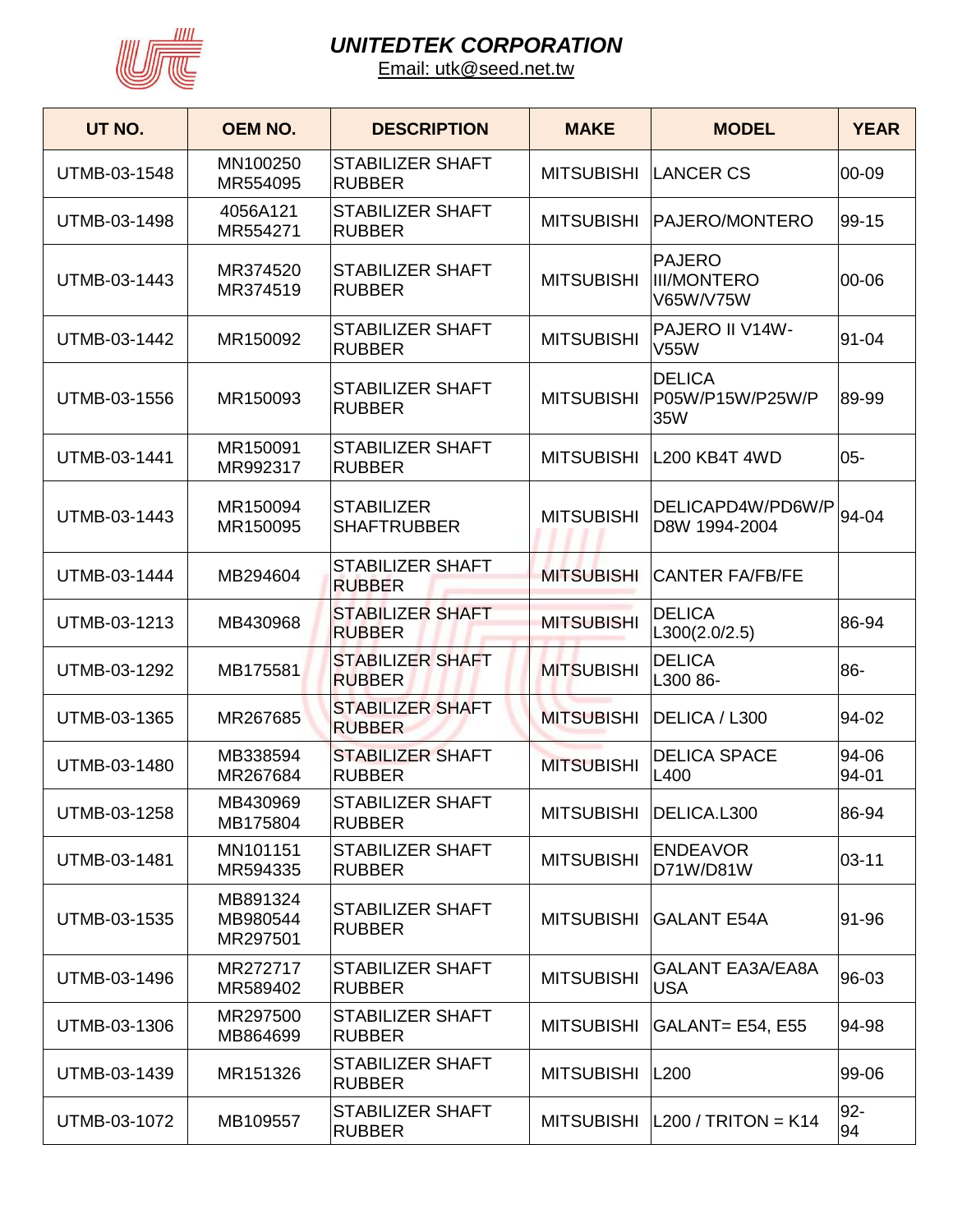

| UT NO.       | <b>OEM NO.</b>       | <b>DESCRIPTION</b>                            | <b>MAKE</b>       | <b>MODEL</b>                                                 | <b>YEAR</b> |
|--------------|----------------------|-----------------------------------------------|-------------------|--------------------------------------------------------------|-------------|
| UTMB-03-1070 | MB518937             | <b>STABILIZER SHAFT</b><br><b>RUBBER</b>      | <b>MITSUBISHI</b> | L300 86~                                                     | 86-         |
| UTMB-03-1427 | MB573212<br>MB212573 | <b>STABILIZER SHAFT</b><br><b>RUBBER</b>      | <b>MITSUBISHI</b> | LANCER 1.3/1.6<br>88~95                                      | 88-95       |
| UTMB-03-1410 | MB175640             | <b>STABILIZER SHAFT</b><br><b>RUBBER</b>      | <b>MITSUBISHI</b> | <b>LANCER A173</b>                                           | 89-00       |
| UTMB-03-1071 | MA150610<br>MA169933 | <b>STABILIZER SHAFT</b><br><b>RUBBER</b>      | <b>MITSUBISHI</b> | LANCER A72, A73,<br>A143                                     | $74-$       |
| UTMB-03-1440 | MR171441             | <b>STABILIZER SHAFT</b><br><b>RUBBER</b>      | <b>MITSUBISHI</b> | <b>LANCER/MIRAGE CJ</b>                                      | 95-03       |
| UTMB-03-1268 | MB176442             | <b>STABILIZER SHAFT</b><br><b>RUBBER</b>      | <b>MITSUBISHI</b> | <b>PAJERO</b>                                                | 92-98       |
| UTMB-03-1436 | MB338595<br>MB338596 | <b>STABILIZER SHAFT</b><br><b>RUBBER</b>      | <b>MITSUBISHI</b> | <b>PAJERO</b>                                                | 94-00       |
| UTMB-03-1305 | MR151327             | <b>STABILIZER SHAFT</b><br><b>RUBBER</b>      | <b>MITSUBISHI</b> | <b>PAJERO</b><br>K66T, K72T, K76T,<br><b>K77T [2WD]</b>      | 96-05       |
| UTMB-03-1082 | MB573784             | <b>STABILIZER SHAFT</b><br>RUBBER [2.5, 3.0]  | <b>MITSUBISHI</b> | $PAJERO = L141G,$<br>L144G, V23C, V23W,<br>V24C, V24V, V24W  | 90-93       |
| UTMB-03-1081 | MB573783             | <b>STABILIZER</b><br>SHAFTRUBBER [2.5,<br>3.0 | <b>MITSUBISHI</b> | <b>PAJERO</b><br>$=$ L146G,L149G, V43W, 90-93<br>V44W, V44WG |             |
| UTMB-03-1418 | MB871062             | <b>STABILIZER SHAFT</b><br><b>RUBBER</b>      | <b>MITSUBISHI</b> | <b>RVR</b>                                                   | 90-95       |
| UTMB-03-1261 | MB176373             | <b>STRUT BAR BUBBER</b><br>KIT                | <b>MITSUBISHI</b> | L200                                                         | 87-91       |
| UTMB-03-1428 | MB910968<br>MB501536 | <b>GROMMET STEERING</b><br><b>RUBBER</b>      | <b>MITSUBISHI</b> | PAJERO PININ/IO<br>H61W-H77W                                 | 99-05       |
| UTMB-03-1478 | MR197377<br>MR319797 | <b>SPRING SHACKIE</b><br><b>RUBBER</b>        | <b>MITSUBISHI</b> | PAJERO PININ/IO<br>H61W-H77W                                 | 99-05       |
| UTMB-03-1431 | MB266705             | <b>SPRING SHACKIE</b><br><b>RUBBER</b>        | <b>MITSUBISHI</b> | <b>LANCER CHAMP II</b><br><b>PROTON SAGA</b>                 | 84-86       |
| UTDS-03-1088 | MW024526             | <b>SHOCK ABSORBER</b><br><b>GROMMET</b>       | <b>MITSUBISHI</b> | <b>MITSUBISHI</b>                                            |             |
| UTDS-03-1821 | MB110519             | <b>SHOCK ABSORBER</b><br><b>GROMMET</b>       | <b>MITSUBISHI</b> | <b>PAJERO</b>                                                | 82-90       |
| UTTY-03-1465 | MA103035<br>MT121193 | <b>SHOCK ABSORBER</b><br><b>GROMMET</b>       | <b>MITSUBISHI</b> | <b>MITSUBISHI</b>                                            |             |
| UTMB-03-1019 | MB025185             | <b>SPRING SHACKIE</b><br><b>RUBBER</b>        | <b>MITSUBISHI</b> | CANTER.T210                                                  |             |
| UTMB-03-1020 | MB025153             | <b>SPRING SHACKIE</b><br><b>RUBBER</b>        | <b>MITSUBISHI</b> | <b>CANTER FE111</b>                                          |             |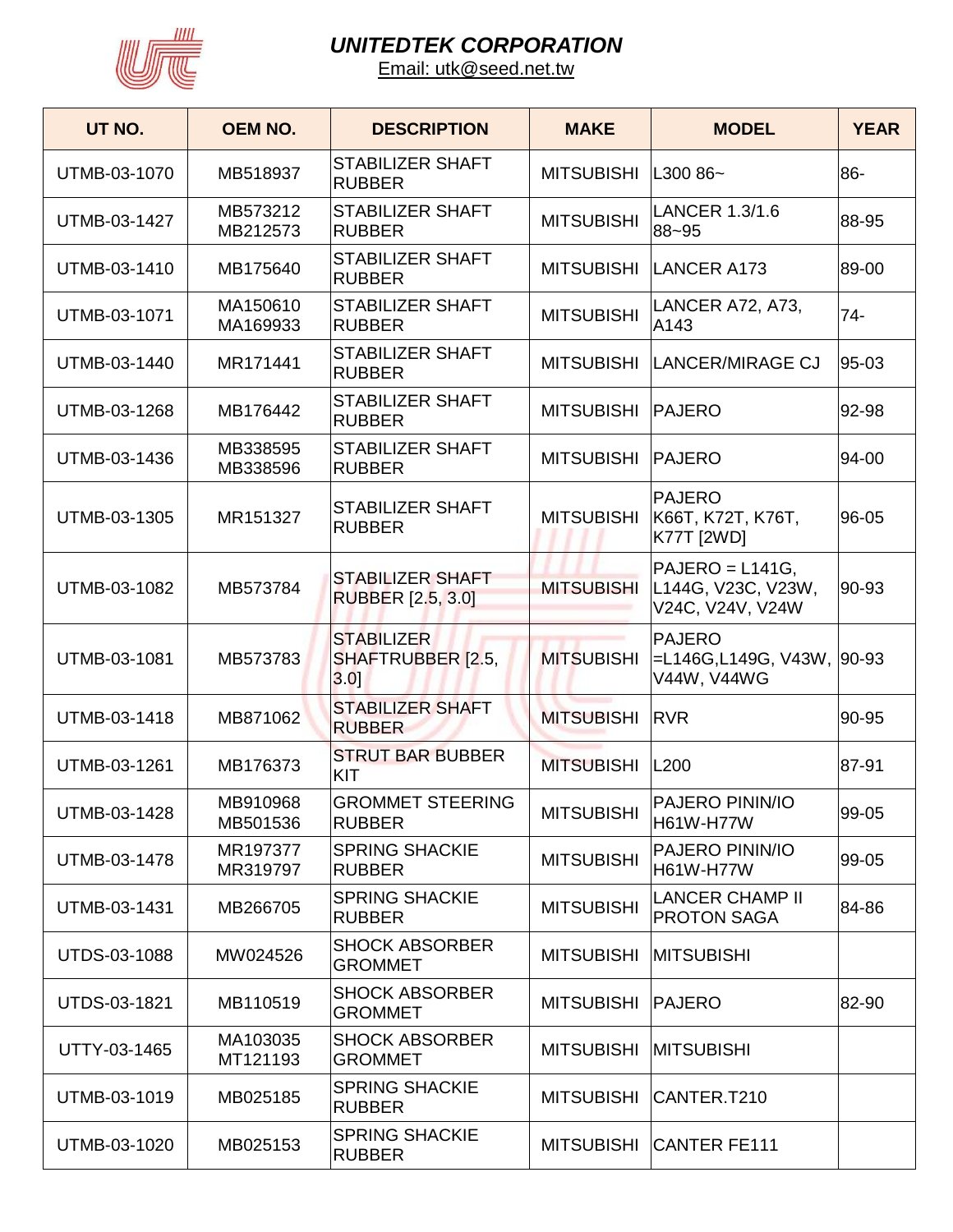

| UT NO.       | <b>OEM NO.</b>       | <b>DESCRIPTION</b>                       | <b>MAKE</b>       | <b>MODEL</b>                            | <b>YEAR</b>  |
|--------------|----------------------|------------------------------------------|-------------------|-----------------------------------------|--------------|
| UTMB-03-1021 | MB111070<br>MB362394 | <b>SPRING SHACKIE</b><br><b>RUBBER</b>   | <b>MITSUBISHI</b> | <b>DELICA TRUCK</b>                     | 86-99        |
| UTMB-03-1022 | MB111071<br>MB584531 | <b>SPRING SHACKIE</b><br><b>RUBBER</b>   | <b>MITSUBISHI</b> | <b>DELICA TRUCK</b>                     | 86-99        |
| UTMB-03-1028 | MA180631             | <b>SPRING SHACKIE</b><br><b>RUBBER</b>   | <b>MITSUBISHI</b> | <b>GALANT LANCER</b><br><b>MIRAGE</b>   |              |
| UTMB-03-1124 | MB111203             | <b>SPRING SHACKIE</b><br><b>RUBBER</b>   | <b>MITSUBISHI</b> | <b>IPAJERO</b>                          | 88-          |
| UTMB-03-1016 | MB001621             | <b>SPRING SHACKLE</b><br><b>RUBBER</b>   | <b>MITSUBISHI</b> | <b>GALANT ALTIMA</b>                    | 93-95        |
| UTMB-03-1061 | MA471176             | <b>SPRING SHACKLE</b><br><b>RUBBER</b>   | <b>MITSUBISHI</b> | LANCER <sub>72</sub>                    |              |
| UTMB-03-1066 | MA126004             | <b>SPRING SHACKLE</b><br><b>RUBBER</b>   | <b>MITSUBISHI</b> | LANCER <sub>72</sub>                    |              |
| UTMB-03-1087 | MB109529             | <b>SPRING SHACKLE</b><br><b>RUBBER</b>   | <b>MITSUBISHI</b> | L200.GALANT                             | 87-95        |
| UTMB-03-1009 | MB001765             | <b>TENSINO ROD</b><br><b>BUSHING</b>     | <b>MITSUBISHI</b> | $ L200 / TRITON $ A72                   | $77 - 81$    |
| UTMB-03-1010 | MB001766             | <b>TENSINO ROD</b><br><b>BUSHING</b>     | <b>MITSUBISHI</b> | <b>L200 /TRITON   A72</b>               | $77 - 81$    |
| UTMB-03-1379 | MB951949             | <b>TENSINO ROD</b><br><b>BUSHING</b>     | <b>MITSUBISHI</b> | <b>L400</b>                             |              |
| UTMB-03-1542 | MB430158             | <b>TENSINO ROD</b><br><b>BUSHING</b>     | <b>MITSUBISHI</b> | <b>DELICA L300</b>                      |              |
| UTMB-03-1025 | MA126093             | <b>BRAKE PEDALS</b>                      | <b>MITSUBISHI</b> | L200                                    | 89-          |
| UTMB-03-1026 | MB193884             | <b>BRAKE PEDALS</b>                      | <b>MITSUBISHI</b> | <b>CANTER</b>                           |              |
| UTMB-03-1031 | MT104718             | <b>SPRING BUMPER</b>                     | <b>MITSUBISHI</b> | <b>CANTER T210</b>                      |              |
| UTMB-03-1035 | MB025007             | <b>SPRING BUMPER</b>                     | <b>MITSUBISHI</b> | CANTER.FE211E                           | $82 -$       |
| UTMB-03-1036 | MB025008             | <b>SPRING BUMPER</b>                     | <b>MITSUBISHI</b> | CANTER.FE211E                           | $82 -$       |
| UTMB-03-1031 | MT104718             | <b>SPRING BUMPER</b>                     | <b>MITSUBISHI</b> | <b>MITSUBISHI</b>                       |              |
| UTDS-03-1085 | MB192278             | <b>STEERING LINKAGE</b><br><b>BUSH</b>   | <b>MITSUBISHI</b> | L200                                    | 86-          |
| UTMB-03-1201 | MB243982<br>MB673524 | <b>STEERING LINKAGE</b><br><b>BUSH</b>   | <b>MITSUBISHI</b> | <b>MITSUBISHI</b>                       |              |
| UTMB-03-1492 | MB489484             | <b>STEERING LINKAGE</b><br><b>BUSH</b>   | <b>MITSUBISHI</b> | <b>MITSUBISHI</b>                       |              |
| UTSZ-03-1226 | 42431-63J10          | <b>STABILIZER SHAFT</b><br><b>RUBBER</b> | <b>SUZUKI</b>     | <b>SWIFT</b><br>RS413/RS415/RS416       | 03-          |
| UTSZ-03-1207 | 42431-59J00          | STABILIZER SHAFT<br><b>RUBBER</b>        | <b>SUZUKI</b>     | <b>AERIO</b>                            | 06-          |
| UTSZ-03-1209 | 46641-60G10          | <b>STABILIZER SHAFT</b><br><b>RUBBER</b> | <b>SUZUKI</b>     | AERIO RH420<br><b>AERIO/LIANA RH423</b> | 02-05<br>06- |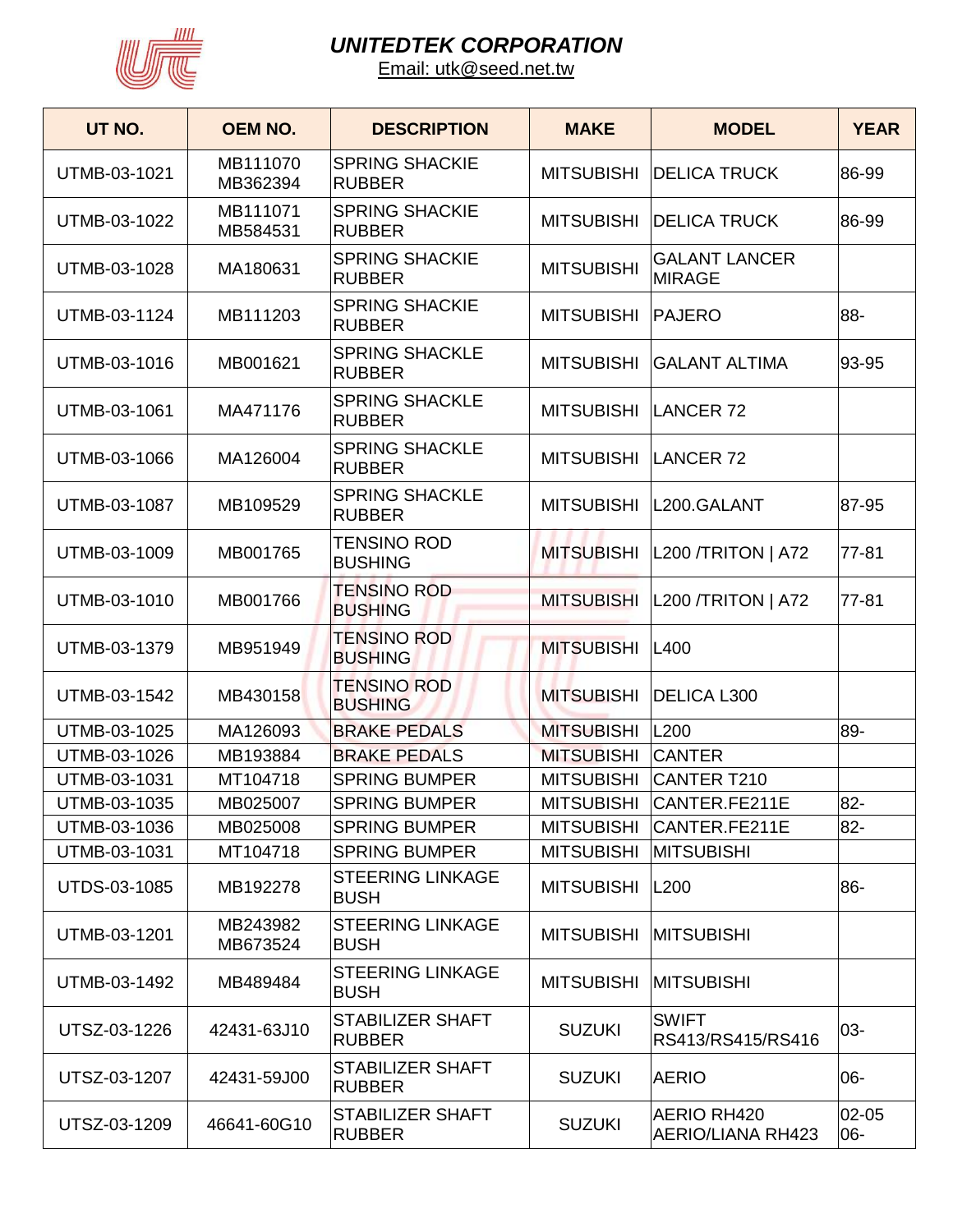

| UT NO.                 | <b>OEM NO.</b>             | <b>DESCRIPTION</b>                       | <b>MAKE</b>   | <b>MODEL</b>                                       | <b>YEAR</b>            |
|------------------------|----------------------------|------------------------------------------|---------------|----------------------------------------------------|------------------------|
| UTSZ-03-1220<br>(14mm) | 46641-54G10                | STABILIZER SHAFT<br><b>RUBBER</b>        | <b>SUZUKI</b> | AERIO RH420<br><b>LIANA</b>                        | $02 - 05$<br>$01 - 08$ |
| UTSZ-03-1171           | 42412-77A01                | <b>STABILIZER SHAFT</b><br><b>RUBBER</b> | <b>SUZUKI</b> | <b>EVERY PRZ</b>                                   | 99-05                  |
| UTSZ-03-1140           | 42412-65D00                | <b>STABILIZER SHAFT</b><br><b>RUBBER</b> | <b>SUZUKI</b> | <b>GRAND VITARA</b>                                | 98-06                  |
| UTSZ-03-1211           | 42412-65J00                | <b>STABILIZER SHAFT</b><br><b>RUBBER</b> | <b>SUZUKI</b> | <b>GRAND</b><br>VITARA/ESCUDO                      | 06-                    |
| UTSZ-03-1216           | 42412-66D00                | <b>STABILIZER SHAFT</b><br><b>RUBBER</b> | <b>SUZUKI</b> | <b>GRAND</b><br>VITARA/ESCUDO<br>SQ416/SQ420/SQ625 | 98-06                  |
| UTSZ-03-1140           | 42412-70A00                | <b>STABILIZER SHAFT</b><br><b>RUBBER</b> | <b>SUZUKI</b> | <b>JIMNY</b>                                       | 90-00                  |
| UTSZ-03-1217           | 42412-82A00<br>42412-82CA0 | <b>STABILIZER SHAFT</b><br><b>RUBBER</b> | <b>SUZUKI</b> | <b>JIMNY SN413</b>                                 | 98-                    |
| UTSZ-03-1207           | 42431-64B00                | <b>STABILIZER SHAFT</b><br><b>RUBBER</b> | <b>SUZUKI</b> | <b>LIANA</b>                                       | $02 - 07$              |
| UTSZ-03-1063           | 42412-60A00                | <b>STABILIZER SHAFT</b><br><b>RUBBER</b> | <b>SUZUKI</b> | <b>VITARA</b>                                      | 89-98                  |
| UTSZ-03-1183           | 42412-78K00                | <b>STABILIZER SHAFT</b><br><b>RUBBER</b> | <b>SUZUKI</b> | VITARA 2.7                                         | 06-                    |
| UTSZ-03-1215           | 42431-70B42                | <b>STABILIZER SHAFT</b><br><b>RUBBER</b> | <b>SUZUKI</b> | WAGON R+ MA63S<br>ALTO HA12/HA22                   | 99-<br>98-04           |
| UTSZ-03-1010           | 42431-63B00<br>42431-68B90 | <b>STABILIZER SHAFT</b><br><b>RUBBER</b> | <b>SUZUKI</b> | <b>SWIFT</b>                                       | $92 -$                 |
| UTSZ-03-1088           | 46641-70C00                | <b>STABILIZER SHAFT</b><br><b>RUBBER</b> | <b>SUZUKI</b> | <b>SWIFT</b>                                       | 89-97                  |
| UTSZ-03-1145           | 42431-70C00                | STABILIZER SHAFT<br><b>RUBBER</b>        | <b>SUZUKI</b> | <b>SWIFT</b>                                       | 89-97                  |
| UTSZ-03-1093           | 45341-79010                | <b>STRUT BAR RUBBER</b>                  | <b>SUZUKI</b> | <b>ST-90</b>                                       |                        |
| UTSZ-03-1164           | 11139-86500                | <b>BUSHING</b>                           | <b>SUZUKI</b> | J18A, J20A, H20A,<br><b>H25A</b>                   |                        |
| UTSZ-03-1087           | 14281-60G00<br>14281-60G01 | <b>MUFFLER</b><br><b>SUPPORTCUSHION</b>  | <b>SUZUKI</b> | <b>SUZUKI</b>                                      |                        |
| UTTY-03-1036           | 14282-78000<br>14282-78010 | <b>MUFFLER SUPPORT</b><br><b>CUSHION</b> | <b>SUZUKI</b> | <b>SUZUKI</b>                                      |                        |
| UTSZ-03-1080           | 17751-61A00                | <b>RADIATOR DRAIN</b><br><b>COCK</b>     | <b>SUZUKI</b> | <b>ALTO</b>                                        |                        |
| UTSZ-03-1078           | 17751-65010                | <b>RADIATOR DRAIN</b><br>COCK            | <b>SUZUKI</b> | CARRY.ST20.L50                                     |                        |
| UTSZ-03-1079           | 17751-72010                | <b>RADIATOR DRAIN</b><br><b>COCK</b>     | <b>SUZUKI</b> | CARRY.ST30                                         |                        |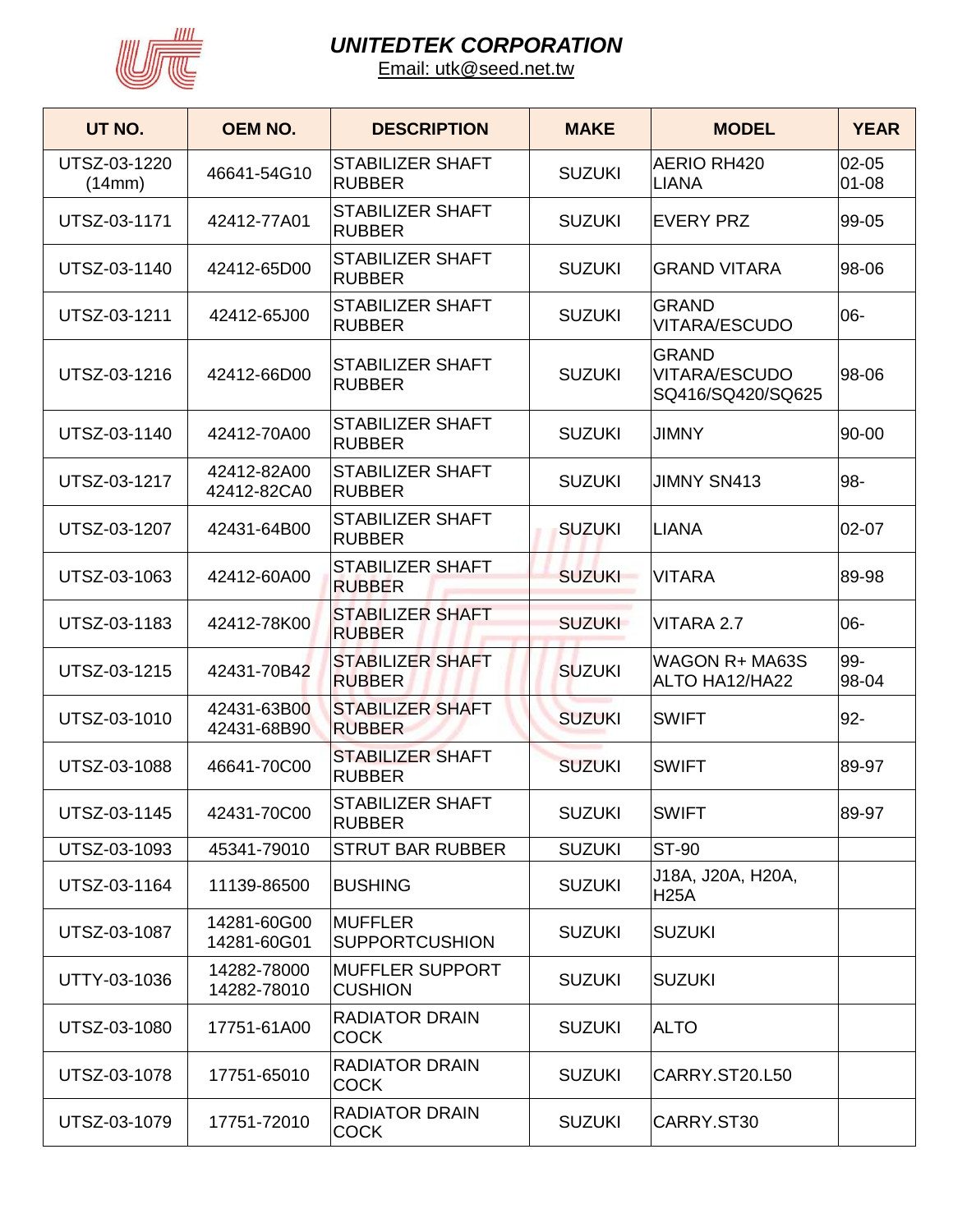

| UT NO.              | <b>OEM NO.</b>             | <b>DESCRIPTION</b>                       | <b>MAKE</b>    | <b>MODEL</b>                    | <b>YEAR</b> |
|---------------------|----------------------------|------------------------------------------|----------------|---------------------------------|-------------|
| UTSZ-03-1015        | 09305-13002                | <b>SPRING SHACKIE</b><br><b>RUBBER</b>   | <b>SUZUKI</b>  | <b>CARRY</b>                    | 89-98       |
| UTSZ-03-1014        | 41331-62020                | <b>SPRING SHACKIE</b><br><b>RUBBER</b>   | <b>SUZUKI</b>  | <b>CARRY</b><br>SJ410, LJ410    | 89-98       |
| <b>UTDS-03-1088</b> | 09320-10024                | <b>STABILIZER LINK</b><br><b>GROMMET</b> | <b>SUZUKI</b>  | <b>VITARA/ESCUDO</b>            | 98-06       |
| UTSB-03-1066        | 20420-AA003<br>20420-AA004 | <b>STABILIZER LINK</b>                   | <b>SUBARU</b>  | IMPREZA G11                     | 00-07       |
| UTSB-03-1068        | 20481-AA000<br>20481-AA001 | <b>STABILIZER LINK</b>                   | <b>SUBARU</b>  | <b>IMPREZA G11</b>              | 00-07       |
| UTSB-03-1075        | 41022-AA080<br>41022-AA310 | <b>ENGINE MOUNT</b>                      | <b>SUBARU</b>  | <b>IMPREZA G11</b>              | 00-07       |
| UTSB-03-1076        | 41022-AA231                | <b>ENGINE MOUNT RH</b>                   | <b>SUBARU</b>  | <b>IMPREZA G11</b>              | 00-07       |
| UTSB-03-1061        | 41022-AA241                | <b>ENGINE MOUNT LH</b>                   | <b>SUBARU</b>  | <b>IMPREZA G11</b>              | 00-07       |
| UTSB-03-1059        | 41022-AC150<br>41022-AE120 | <b>ENGINE MOUNTING</b>                   | <b>SUBARU</b>  | <b>IMPREZA G11</b>              | 00-07       |
| UTSB-03-1078        | 20414-SA000<br>20401-AC011 | <b>STABILIZER SHAFT</b><br><b>RUBBER</b> | <b>SUBARU</b>  | <b>LEGACY B12</b>               | 98-03       |
| UTSB-03-1082        | 20464-AE040                | <b>STABILIZER SHAFT</b><br><b>RUBBER</b> | <b>SUBARU</b>  | <b>LEGACY B13</b>               | 03-09       |
| <b>UTSB-03-1085</b> | 20464-AE060                | <b>STABILIZER SHAFT</b><br><b>RUBBER</b> | <b>SUBARU</b>  | <b>LEGACY B12</b>               | 98-03       |
| UTSB-03-1057        | 34115-AA020<br>31260-GA340 | <b>STEERING GEAR BUSH</b>                | <b>SUBARU</b>  | <b>IMPREZA G11</b>              | 00-07       |
| UTSB-03-1058        | 34115-AA000                | <b>STEERING GEAR BUSH</b>                | <b>SUBARU</b>  | <b>IMPREZA G11</b>              | 00-07       |
| UTHU-03-1086        | 54813-2H000                | <b>STABILIZER SHAFT</b><br>RUBBER        | <b>HYUNDAI</b> | ELANTRA (HD)                    | 06-11       |
| UTHU-03-1105        | 54813-3K100<br>54813-4H000 | <b>STABILIZER SHAFT</b><br><b>RUBBER</b> | <b>HYUNDAI</b> | <b>SONATA NF</b>                | 05-10       |
| UTHU-03-1109        | 54813-2E100<br>54813-3K000 | <b>STABILIZER SHAFT</b><br><b>RUBBER</b> | <b>HYUNDAI</b> | <b>TUCSON</b>                   | $ 04 - 10 $ |
| UTHU-03-1106        | 54813-2D100<br>54813-2D101 | <b>STABILIZER SHAFT</b><br><b>RUBBER</b> | <b>HYUNDAI</b> | ELANTRA/LANTRA                  | 00-06       |
| UTHU-03-1026        | 55513-17000                | STABILIZER SHAFT<br><b>RUBBER</b>        | <b>HYUNDAI</b> | ELANTRA/LANTRA<br><b>MATRIX</b> | 00-06       |
| UTHU-03-1107        | 55513-2S000                | <b>STABILIZER SHAFT</b><br><b>RUBBER</b> | <b>HYUNDAI</b> | IX35/TUCSON 10MY                | $10 -$      |
| UTHU-03-1108        | 54813-2S000                | <b>STABILIZER</b><br><b>SHAFTRUBBER</b>  | <b>HYUNDAI</b> | IX35/TUCSON 10MY                | $10-$       |
| UTHU-03-1087        | 54813-1H100                | <b>STABILIZER SHAFT</b><br><b>RUBBER</b> | <b>HYUNDAI</b> | KIA CARENS III                  | 06-         |